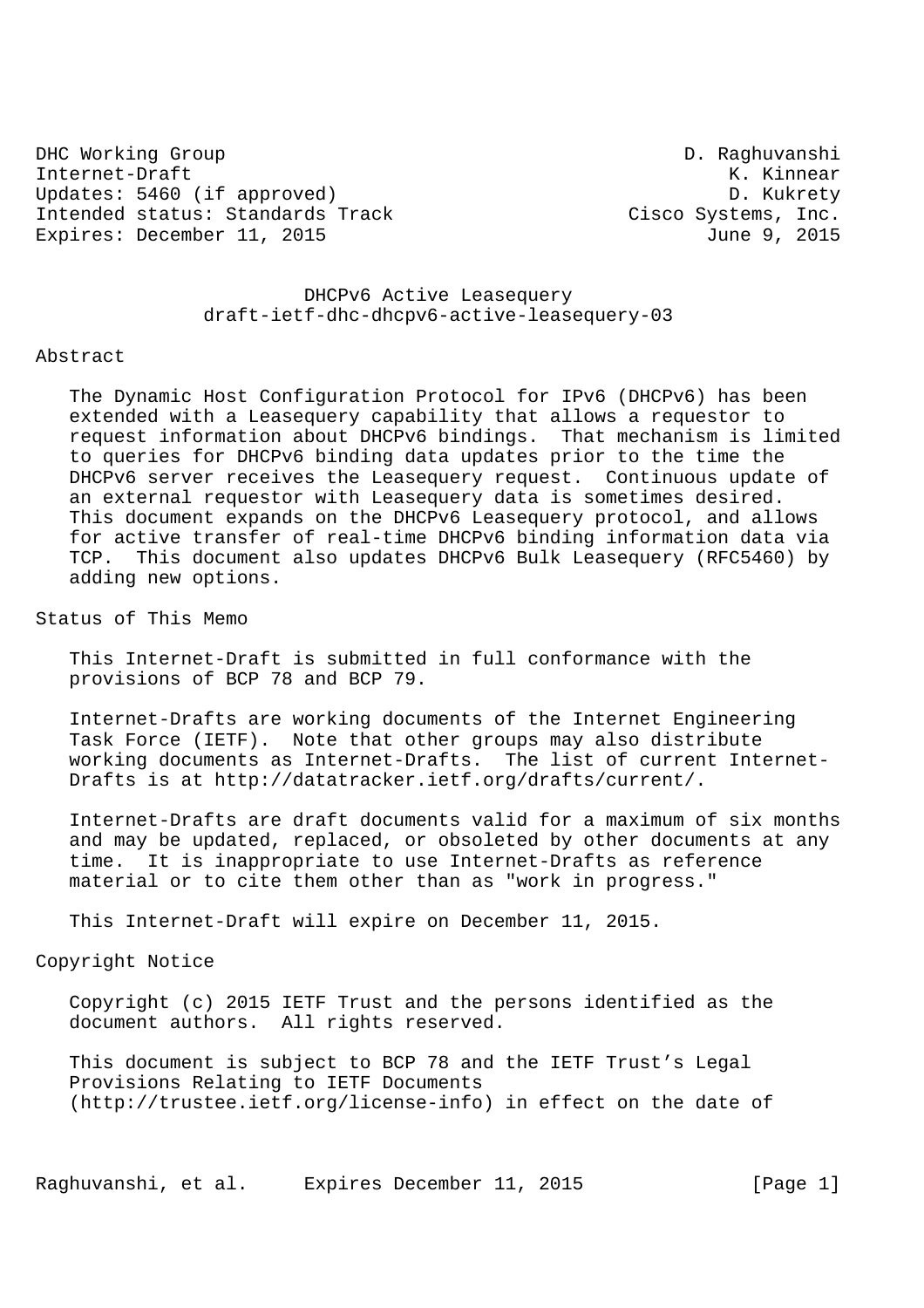publication of this document. Please review these documents carefully, as they describe your rights and restrictions with respect to this document. Code Components extracted from this document must include Simplified BSD License text as described in Section 4.e of the Trust Legal Provisions and are provided without warranty as described in the Simplified BSD License.

# Table of Contents

| $1$ .                                                           | $\overline{\mathbf{3}}$ |
|-----------------------------------------------------------------|-------------------------|
| 2.                                                              | $\overline{3}$          |
| 3.                                                              | 5                       |
| Interaction Between Active Leasequery and Bulk Leasequery<br>4. | $\overline{7}$          |
| 5.<br>Extension to DHCPv6 Bulk Leasequery                       | 8                       |
| Message and Option Definitions<br>6.                            | 8 <sup>8</sup>          |
| 6.1. Message Framing for TCP                                    | 8 <sup>8</sup>          |
|                                                                 | $\overline{8}$          |
| 6.2.1. ACTIVELEASEQUERY                                         | 8 <sup>8</sup>          |
|                                                                 | $\overline{9}$          |
| 6.2.3. Response Messages                                        | $\overline{9}$          |
|                                                                 | 9                       |
| 6.3.1. OPTION_LQ_BASE_TIME                                      | 9                       |
| $6.3.2.$ OPTION_LQ_START_TIME                                   | 10                      |
| 6.3.3. OPTION_LQ_END_TIME                                       | 11                      |
| 6.4. Connection and Transmission Parameters                     | 12                      |
| Information Communicated by Active Leasequery<br>7.             | 12                      |
|                                                                 | 13                      |
|                                                                 | 13                      |
| 8.2. Initiating a Connection                                    | 13                      |
| 8.3. Forming an Active Leasequery 14                            |                         |
|                                                                 |                         |
| 8.4. Processing Active Replies 15                               |                         |
| Processing Replies from a Request Containing a<br>8.4.1.        |                         |
| OPTION_LQ_START_TIME 17                                         |                         |
| 8.5. Processing Time Values in Leasequery messages              | 19                      |
|                                                                 | 20                      |
|                                                                 | 20                      |
| 8.6.2. Data Missing on Server 20                                |                         |
| 8.6.3. Successful Query 21                                      |                         |
| 8.7. Closing Connections 21                                     |                         |
|                                                                 |                         |
| Accepting Connections 22<br>9.1.                                |                         |
| 9.2. Rejecting Connections 23                                   |                         |
| 9.3. Replying to an Active Leasequery 23                        |                         |
| 9.4. Multiple or Parallel Queries 25                            |                         |
| 9.5. Closing Connections 25                                     |                         |
| 10. Security Considerations 26                                  |                         |
|                                                                 |                         |
|                                                                 | 27                      |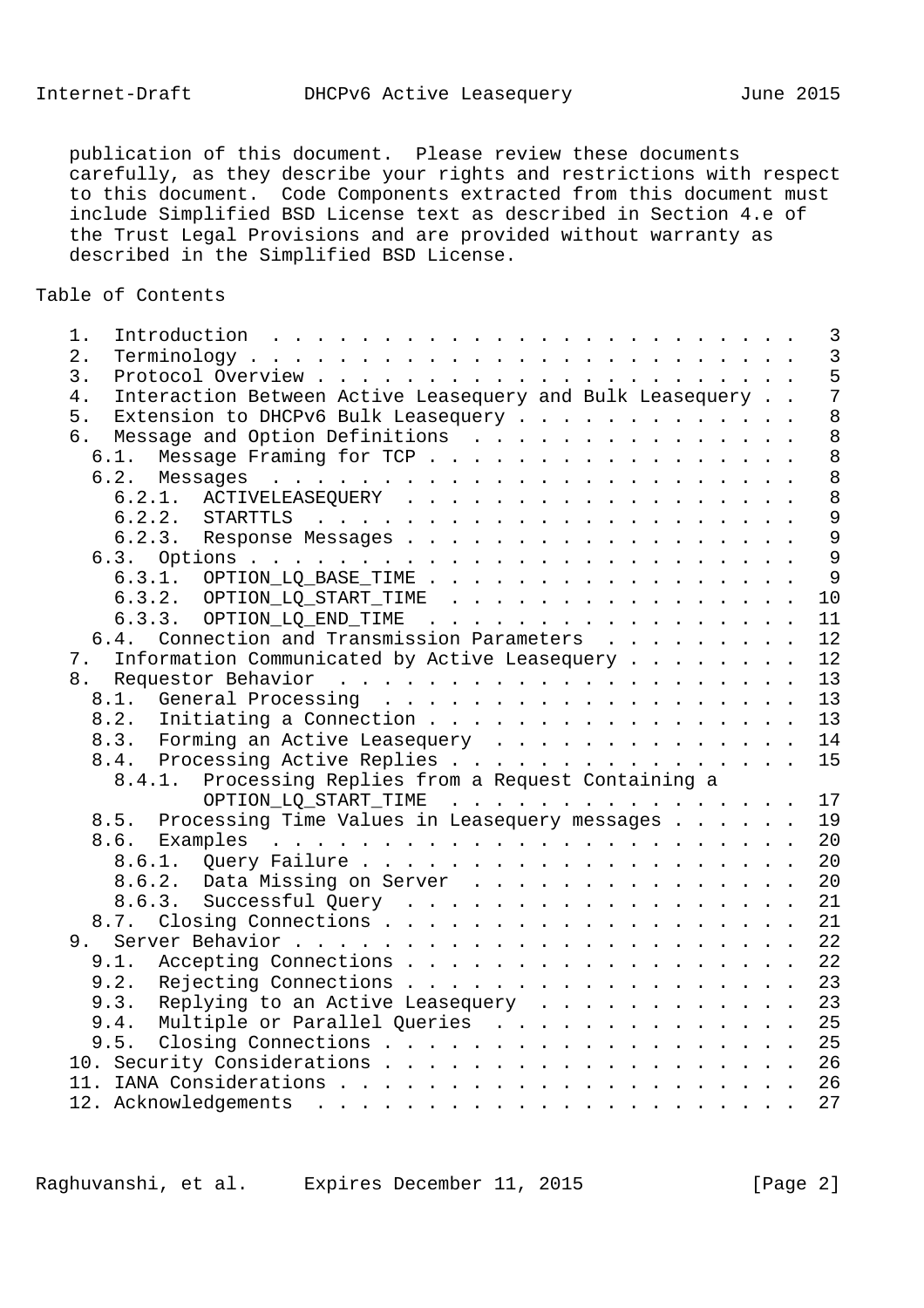| 14.1. Normative References 27   |  |
|---------------------------------|--|
| 14.2. Informative References 27 |  |
|                                 |  |

## 1. Introduction

 The DHCPv6 [RFC3315] protocol specifies a mechanism for the assignment of IPv6 address and configuration information to IPv6 nodes. IPv6 Prefix Delegation for DHCPv6 (PD) [RFC3633] specifies a mechanism for DHCPv6 delegation of IPv6 prefixes and related data. DHCPv6 servers maintain authoritative information including binding information for delegated IPv6 prefixes.

 Requirements exist for external entities to keep up to date on the correspondence between DHCPv6 clients and their bindings. These entities need to keep up with the current binding activity of the DHCPv6 server. Keeping up with these binding activity is termed "active" leasequery.

 The DHCPv6 Bulk Leasequery [RFC5460] capability can be used to recover useful information from a DHCPv6 server when some external entity starts up. This entity could be one which is directly involved in the DHCPv6 client - server transactions (e.g., a relay agent), or it could be an external process which needs information present in the DHCPv6 server's lease state database.

 The Active Leasequery capability documented here is designed to allow an entity not directly involved in DHCPv6 client - server transactions to nevertheless keep current with the state of the DHCPv6 lease state information in real-time.

 This document updates DHCPv6 Bulk Leasequery [RFC5460] by adding new options, as described in Section 6.2.1. For the DHCPv6 servers, supporting Bulk Leasequery and not Active Leasequery, Section 9.2 specifies the mechanism to reject incoming Active Leasequery requests.

# 2. Terminology

 The key words "MUST", "MUST NOT", "REQUIRED", "SHALL", "SHALL NOT", "SHOULD", "SHOULD NOT", "RECOMMENDED", "MAY", and "OPTIONAL" in this document are to be interpreted as described in RFC 2119 [RFC2119].

 DHCPv6 terminology is defined in [RFC3315]. Terminology specific to DHCPv6 Active Leasequery can be found below: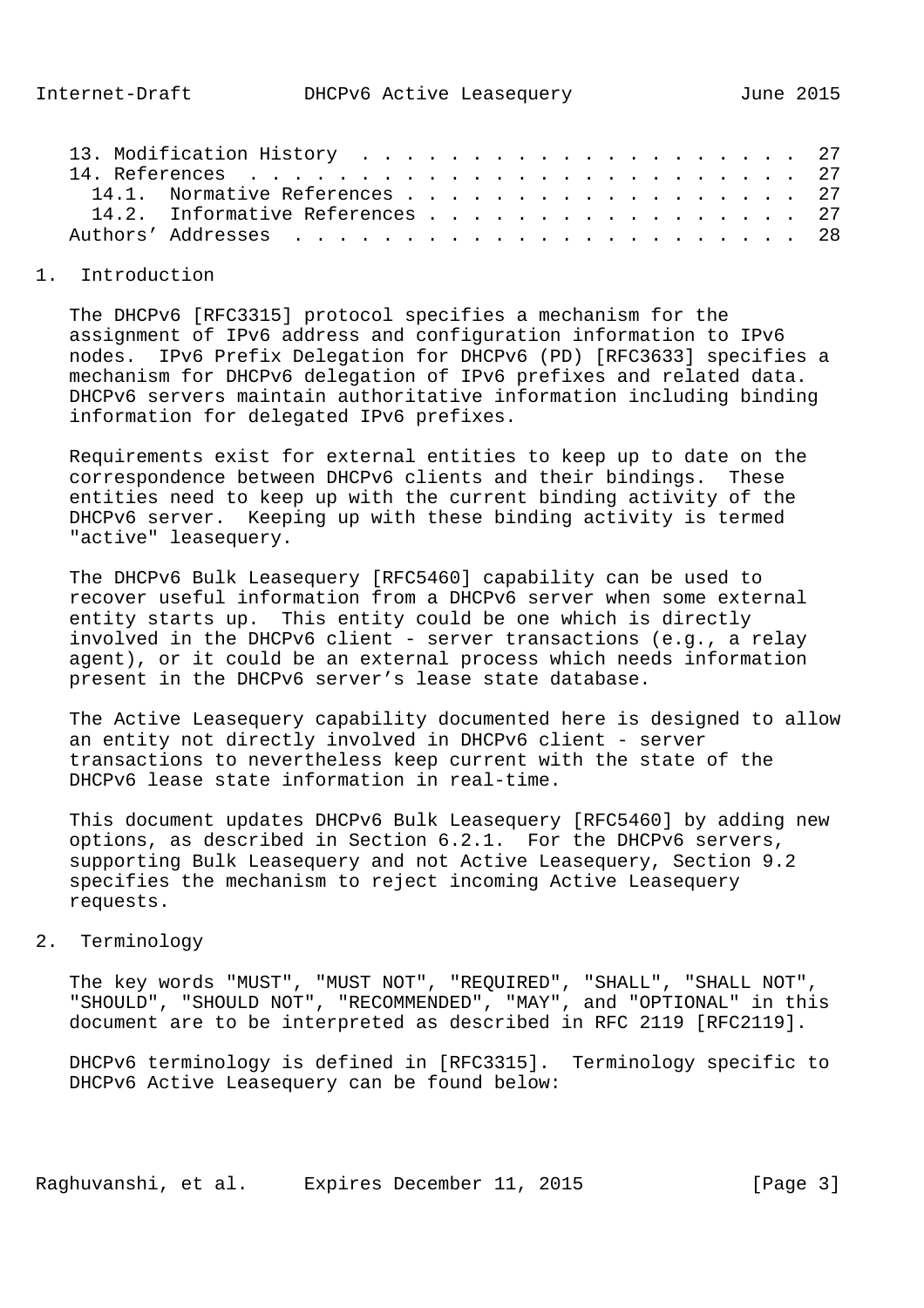o "Absolute Time"

 A 32-bit unsigned quantity containing the number of seconds since midnight (UTC), January 1, 2000, modulo 2^32.

o "Active Leasequery"

 Keeping up to date in real-time (or near real-time) with DHCPv6 binding activity.

o "Bulk Leasequery"

 Requesting and receiving the information about all or some of the existing DHCPv6 binding information in an efficient manner, as defined by [RFC5460].

o "blocked TCP connection"

 A TCP connection is considered blocked if the underlying TCP transport will not accept new messages to be sent without blocking the thread that is attempting to send the message.

o "binding change/update"

 Any change in the DHCPv6 binding state. This also includes expiration or deletion of the binding.

o "catch-up information"

 If a DHCPv6 Active Leasequery requestor sends OPTION\_LQ\_START\_TIME option in an ACTIVELEASEQUERY message, the DHCPv6 server will attempt to send the requestor the information that changed since the time specified in the OPTION\_LQ\_START\_TIME option. The binding information sent to satisfy this request is the catch-up information.

Raghuvanshi, et al. Expires December 11, 2015 [Page 4]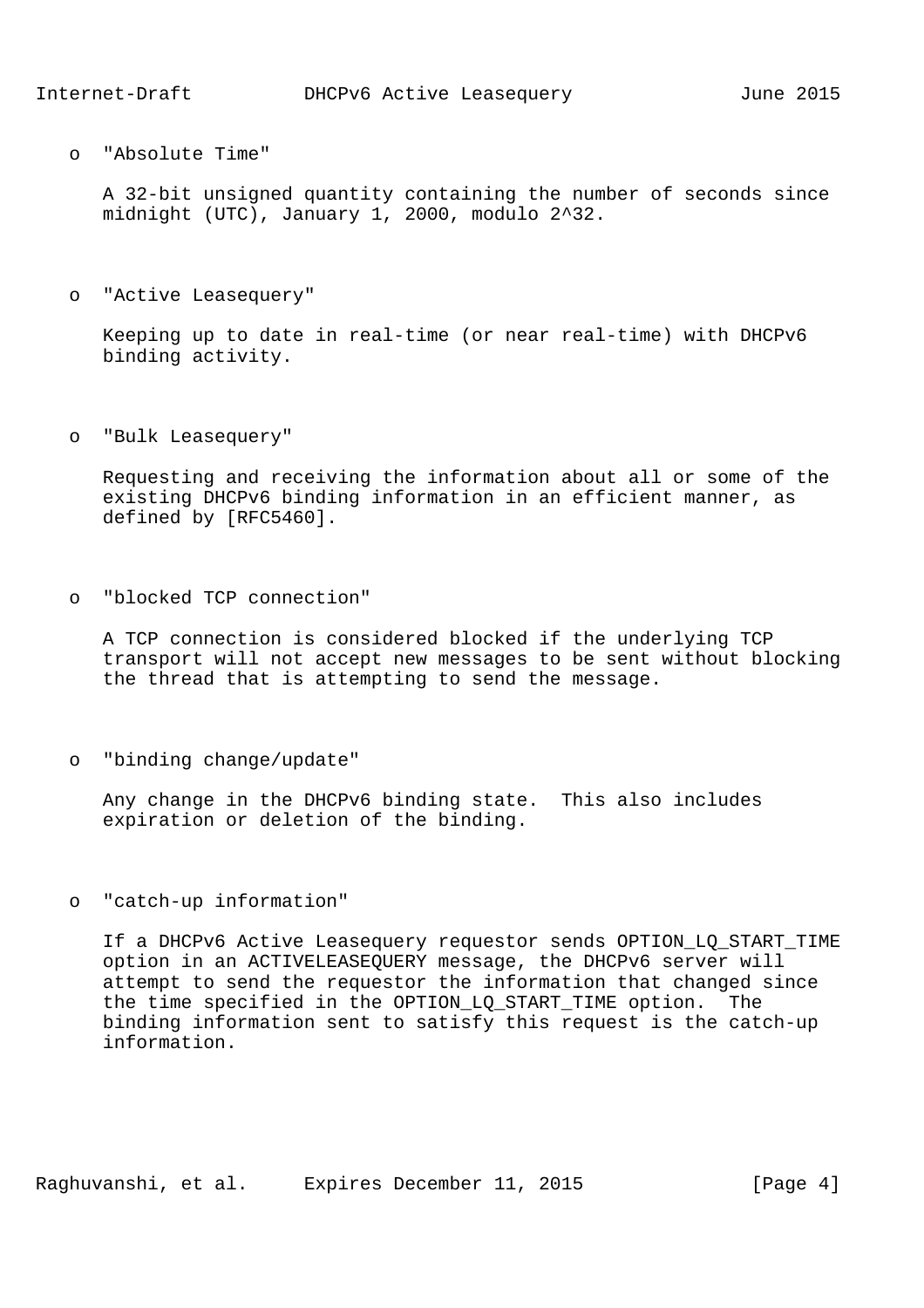o "catch-up phase"

 The period while catch-up information is being sent is the catch up phase.

o "clock skew"

 The difference between the absolute time on a DHCPv6 server and the absolute time on the system where a requestor of an Active or Bulk Leasequery is executing is termed the "clock skew" for that Active or Bulk Leasequery connection. It is not absolutely constant but is likely to vary only slowly. While it is easy to think that this can be calculated precisely after one message is received by a requestor from a DHCPv6 server, a more accurate value is derived from continuously examining the instantaneous value developed from each message received from a DHCPv6 server and using it to make small adjustments to the existing value held in the requestor.

o "DHCPv6 binding state"

Data stored on the DHCPv6 server related to binding.

o "requestor"

 The node that sends LEASEQUERY messages to one or more servers to retrieve information on the bindings for a client.

o "Transaction ID"

 An opaque value used to match responses with queries initiated by an Active Leasequery requestor.

## 3. Protocol Overview

 The Active Leasequery mechanism is modeled on the existing DHCPv6 Bulk Leasequery [RFC5460]; most differences arise from the long term nature of the TCP [RFC7414] connection required for Active Leasequery. A DHCPv6 server which supports Active Leasequery MUST support Bulk Leasequery [RFC5460] as well.

Raghuvanshi, et al. Expires December 11, 2015 [Page 5]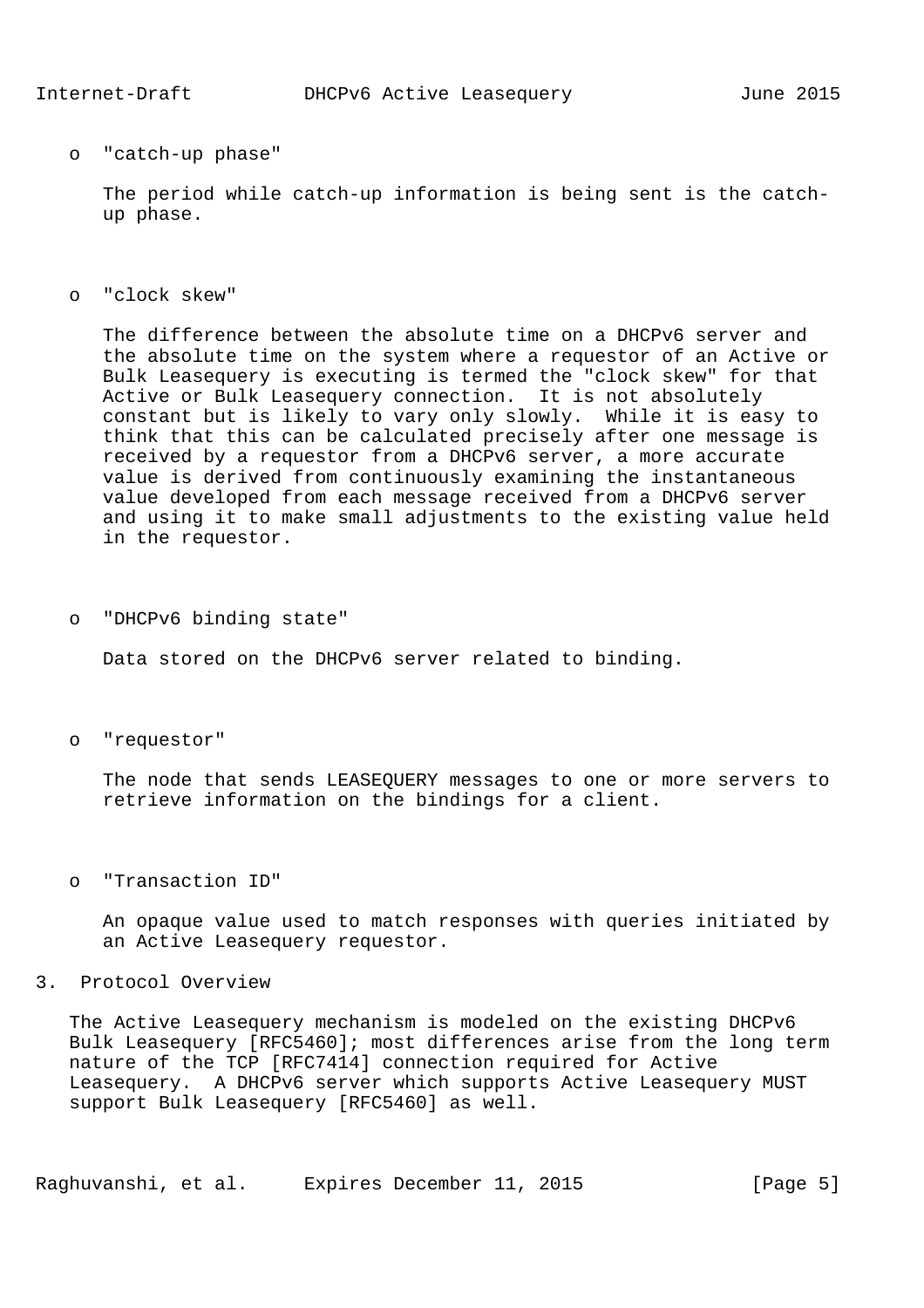An Active Leasequery requestor opens a TCP connection to a DHCPv6 Server, using the DHCPv6 port 547. Note that this implies that the Leasequery requestor has server IP address(es) available via configuration or some other means, and that it has unicast IP reachability to the DHCPv6 server. No relaying for Active Leasequery is specified.

 After establishing a connection, the requestor sends an ACTIVELEASEQUERY message over the connection. In response, the server sends updates to the requestor using LEASEQUERY-REPLY and LEASEQUERY-DATA messages. This response procedure is identical to [RFC5460], except that in the case of Active Leasequery the server sends updates whenever some activity occurs to change the binding state - thus the need for long lived connection.

 Active Leasequery has features which allow this external entity to lose its connection and then reconnect and receive the latest information concerning any IPv6 bindings changed while it was not connected.

 These features are designed to allow the Active Leasequery requestor to efficiently become current with respect to the lease state database after it has been restarted or the machine on which it is running has been reinitialized. It is easy to define a protocol which works when the requestor is always connected to the DHCPv6 server. Since that isn't sufficiently robust, much of the mechanism in this document is designed to deal efficiently with situations that occur when the Active Leasequery requestor becomes disconnected from the DHCPv6 server from which it is receiving updates and then reconnects to that server.

 Central to this approach, if the Active Leasequery requestor loses service, it is allowed to specify the time of its most recent update in a subsequent Active Leasequery request and the DHCPv6 server will determine whether or not data was missed while the Active Leasequery requestor was not connected.

 The DHCPv6 server processing the Active Leasequery request may limit the amount of data saved, and methods exist for the DHCPv6 server to inform the Active Leasequery requestor that data was missed - not all could be saved. In this situation, the Active Leasequery requestor should issue a Bulk Leasequery [RFC5460] to recover information not available through an Active Leasequery.

 DHCPv6 servers are not required to keep any data corresponding to data missed on an Active Leasequery connection, but will typically choose to keep data corresponding to some recent activity available for subsequent queries by a DHCPv6 Active Leasequery requestor whose

Raghuvanshi, et al. Expires December 11, 2015 [Page 6]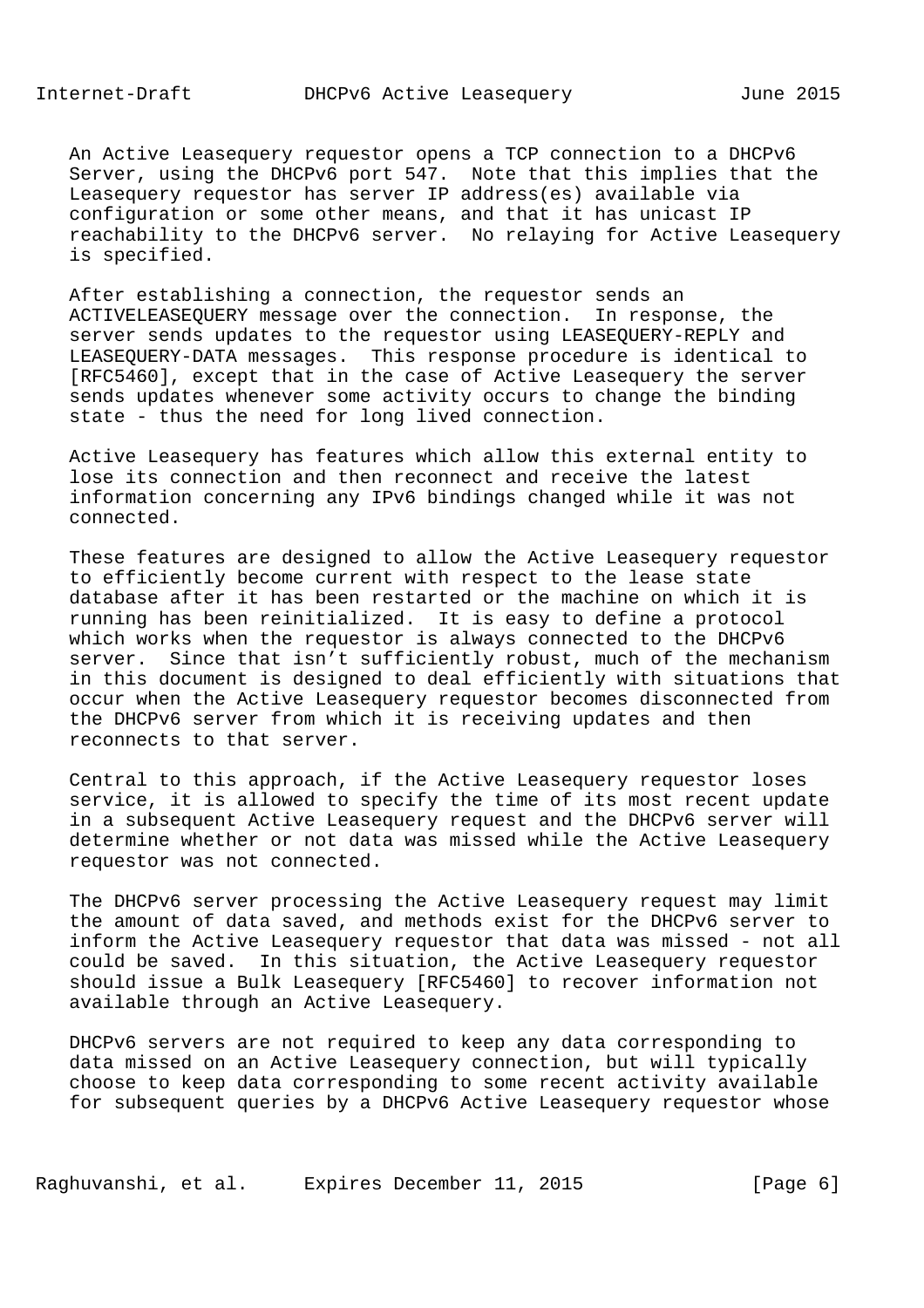connection was temporarily interrupted. In other words, DHCPv6 servers supporting catch-up are required to have some mechanism to keep/save historic information of bindings.

 An Active Leasequery requestor would typically use Bulk Leasequery to initialize its database with all current data when that database contains no binding information. In addition, it would use Bulk Leasequery to recover missed information in the event that its connection with the DHCPv6 server was lost for a longer time than the DHCPv6 server would keep track of the specific changes to the IPv6 binding information.

 The messages sent by the server in response to an Active Leasequery request should be identical to the messages sent by the server to a Bulk Leasequery request regarding the way the data is encoded into the Active Leasequery responses. In addition, the actions taken by the Active Leasequery requestor to interpret the responses to an Active Leasequery request should be identical to the way that the requestor interprets the responses to a Bulk Leasequery request. Thus, the handling of OPTION CLIENT DATA and additional options discussed in the Bulk Leasequery specification [RFC5460] are to be followed when implementing Active Leasequery.

4. Interaction Between Active Leasequery and Bulk Leasequery

 Active Leasequery is an extension of the Bulk Leasequery protocol [RFC5460]. The format of messages returned to an Active Leasequery requestor are identical to that defined for the Bulk Leasequery protocol [RFC5460].

 Applications which employ Active Leasequery to keep a database up to date with respect to the DHCPv6 server's lease state database should use an initial Bulk Leasequery to bring their database into equivalence with that of the DHCPv6 server, and then use Active Leasequery to keep that database current with respect to the DHCPv6 server's lease state database.

 There are several differences between the Active and Bulk Leasequery protocols. Active Leasequery defines a new message (ACTIVELEASEQUERY) to send Active Leasequery request to DHCPv6 server. An Active Leasequery connection sends all available updates to the requestor, based on OPTION\_LQ\_QUERY option (see Section 6.2.1).

 An Active Leasequery connection does not ever "complete", though the DHCPv6 server may drop the connection for a variety of reasons associated with some sort of exception condition.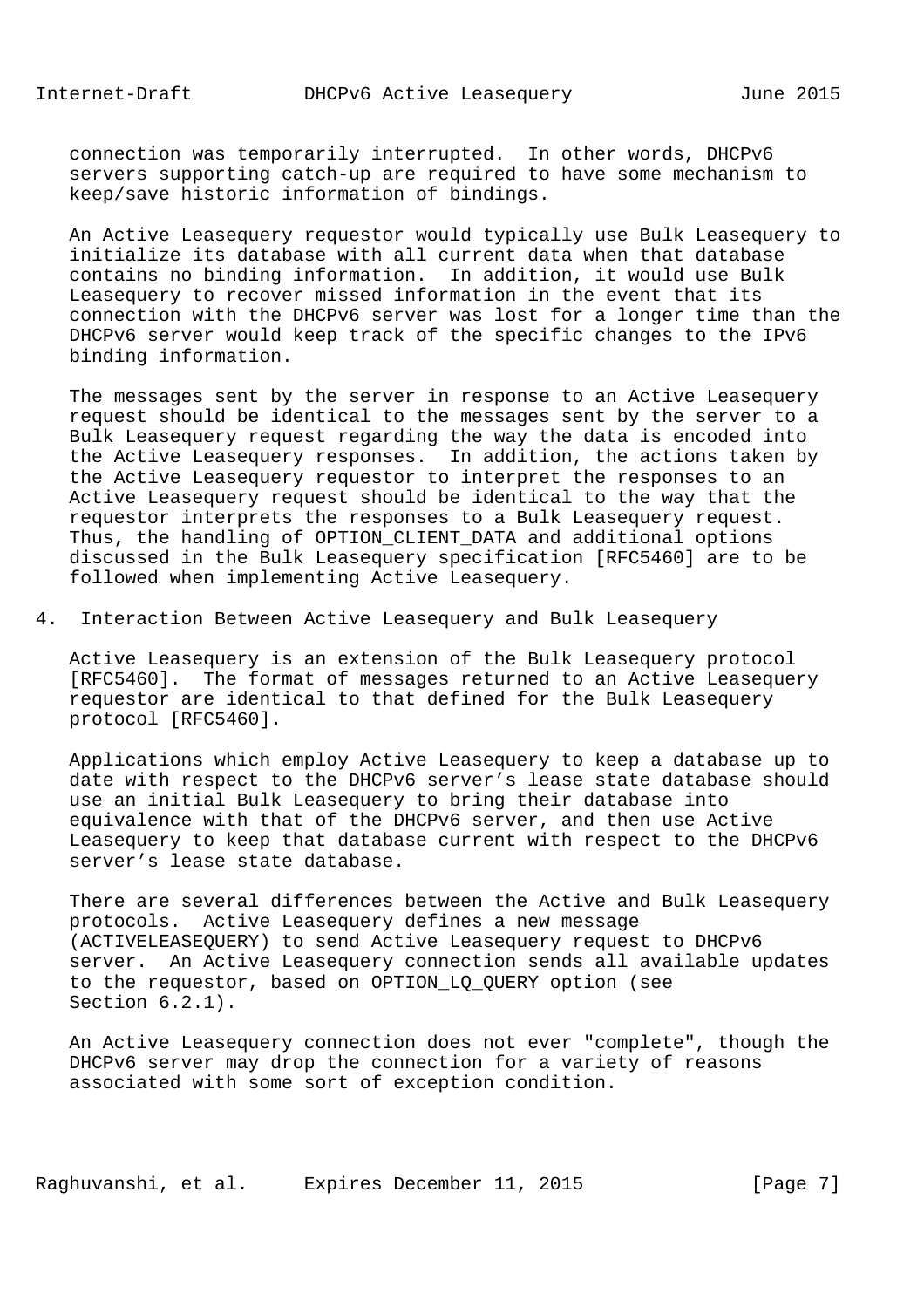5. Extension to DHCPv6 Bulk Leasequery

 This document extends to the capabilities of DHCPv6 Bulk Leasequery protocol [RFC5460] by defining new options (OPTION\_LQ\_BASE\_TIME, OPTION\_LQ\_START\_TIME and OPTION\_LQ\_END\_TIME). DHCPv6 server sends OPTION\_LQ\_BASE\_TIME option in Bulk Leasequery response if requestor ask for the same in Bulk Leasequery request. OPTION\_LQ\_START\_TIME and OPTION\_LQ\_END\_TIME can be used in Bulk Leasequery request made to DHCPv6 server. More details about these options are specified in Section 6.3.

- 6. Message and Option Definitions
- 6.1. Message Framing for TCP

 The use of TCP for the Active Leasequery protocol permits one or more DHCPv6 messages to be sent in response to single Active Leasequery request. The receiver needs to be able to determine how large each message is. The same message framing technique used for DHCPv6 Bulk Leasequery [RFC5460] is used for Active Leasequery as well.

 The intent in using the same format is that code which currently knows how to deal with a message returned from DHCPv6 Bulk Leasequery [RFC5460] will be able to deal with the message held inside of the TCP framing.

## 6.2. Messages

## 6.2.1. ACTIVELEASEQUERY

 The new message type (ACTIVELEASEQUERY) is designed for keeping the requestor up to date in real-time (or near real-time) with DHCPv6 bindings. It asks the server to return DHCPv6 bindings activity that occurs subsequent to the receipt of the Active Leasequery request.

 An ACTIVELEASEQUERY request MUST contain a transaction-id, and that transaction-id MUST BE locally unique on the TCP connection on which it is sent to the DHCPv6 server.

 When sending an Active Leasequery request, the requestor MAY include the OPTION LO START TIME option in the ACTIVELEASEOUERY request. In this case, DHCPv6 server returns all the bindings changed on or after the OPTION\_LQ\_START\_TIME.

 If the requestor is interested in receiving all binding updates from the DHCPv6 server, it MUST NOT include the OPTION\_LQ\_QUERY option in the ACTIVELEASEQUERY message. But if the requestor is only interested in specific binding updates, it MAY include an

Raghuvanshi, et al. Expires December 11, 2015 [Page 8]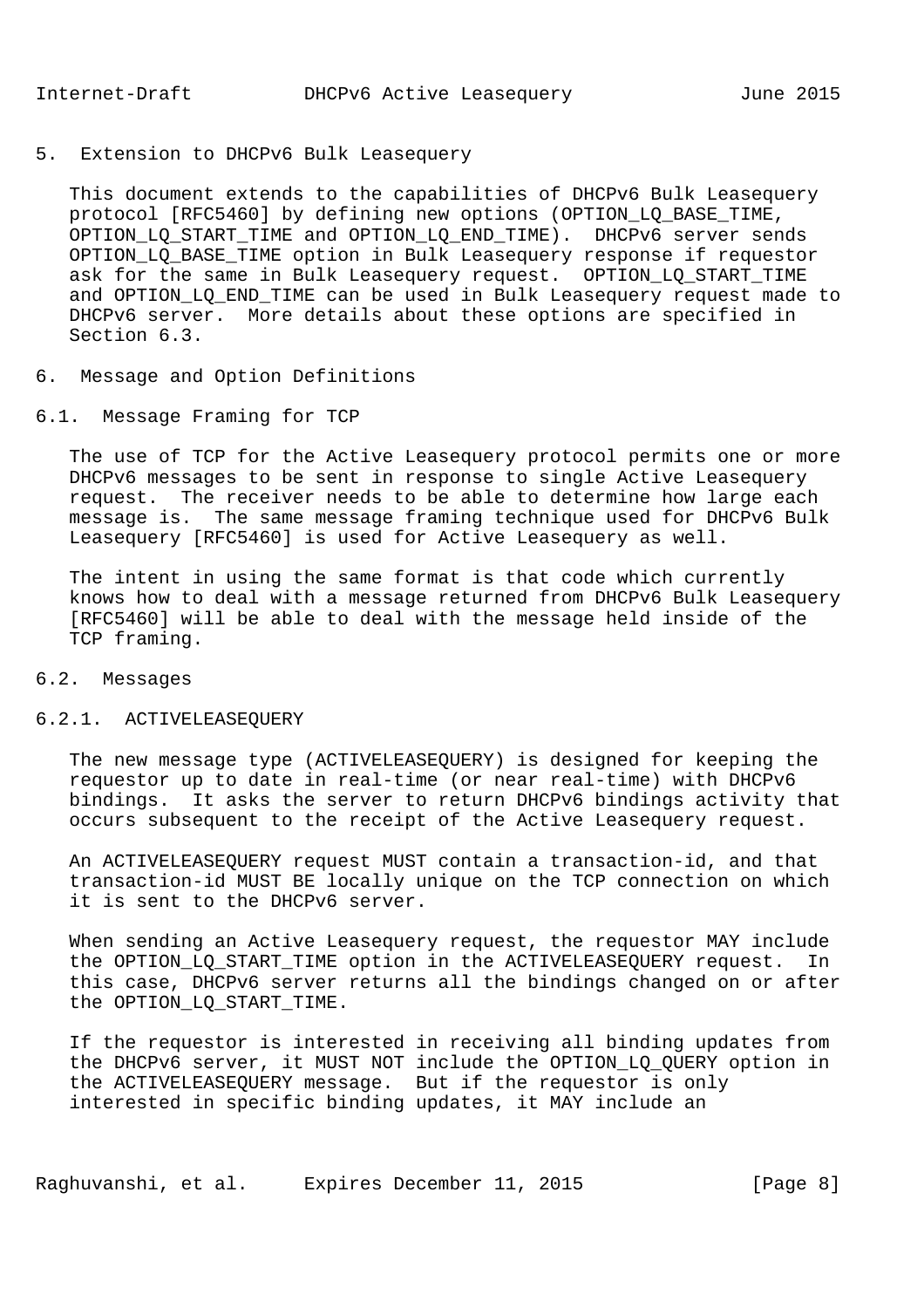OPTION LO OUERY option along with a query-types defined in [RFC5007] and [RFC5460].

 Other DHCPv6 options used in the LEASEQUERY message (as specified in [RFC5460]) can also be used in the ACTIVELEASEQUERY request.

## 6.2.2. STARTTLS

 The new message type (STARTTLS) is designed for establishment of a TLS connection between requestor and DHCPv6 server.

More details about this message are specified in Section 8.2.

#### 6.2.3. Response Messages

 The LEASEQUERY-REPLY message is defined in [RFC5007]. The LEASEQUERY-DATA and LEASEQUERY-DONE messages are defined in [RFC5460].

 In an Active Leasequery exchange, a single LEASEQUERY-REPLY message is used to indicate the success or failure of a query, and to carry data that do not change in the context of a single query and answer, such as the Server-ID and Client-ID options. If a query is successful, the DHCPv6 server MUST respond to it with exactly one LEASEQUERY-REPLY message. If the server is returning binding data, the LEASEQUERY-REPLY also contains the first client's binding data in an OPTION\_CLIENT\_DATA option. Additional binding data is returned using LEASEQUERY-DATA message as explained in DHCPv6 Bulk Leasequery [RFC5460]. In case of failure query, single LEASEQUERY-REPLY message is returned without any binding data.

6.3. Options

 New options (OPTION\_LQ\_BASE\_TIME, OPTION\_LQ\_START\_TIME and OPTION\_LQ\_END\_TIME) are defined as an extension to DHCPv6 Bulk Leasequery [RFC5460]. The reply messages for Active Leasequery uses these options along with the options defined in [RFC3315], [RFC5007] and [RFC5460].

## 6.3.1. OPTION\_LQ\_BASE\_TIME

The OPTION LQ BASE TIME option is the current time the message was created to be sent by the DHCPv6 server to the requestor of the Active or Bulk Leasequery if requestor ask for the same in Active or Bulk Leasequery request. This MUST be an absolute time (i.e. seconds since midnight January 1, 2000 UTC). All of the other time based options in the reply message are relative to this time, including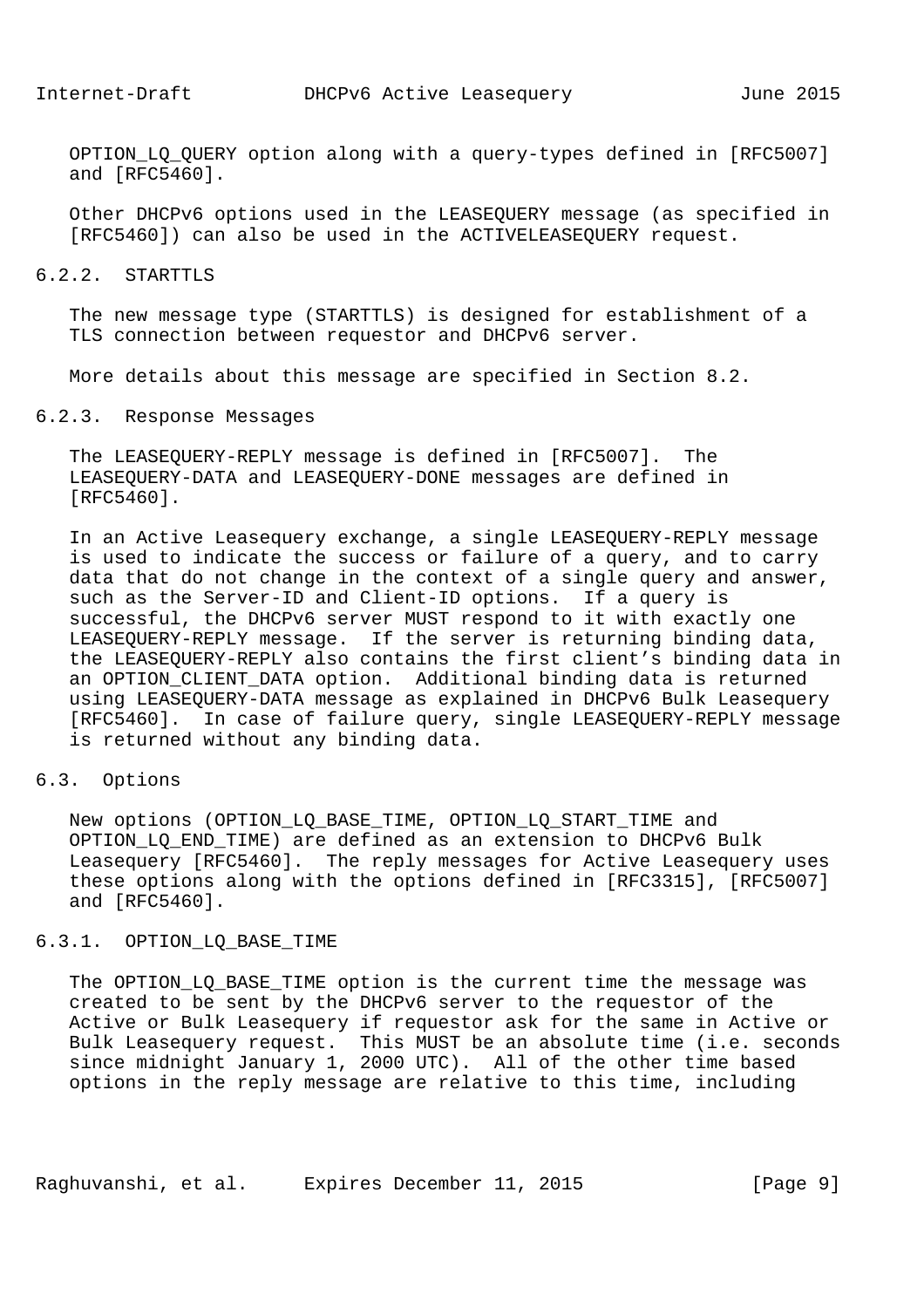OPTION CLT TIME [RFC5007]. This time is in the context of the DHCPv6 server who placed this option in a message.

This is an unsigned integer in network byte order.

The code for this option is TBD.

 $0$  and  $1$  and  $2$  3 0 1 2 3 4 5 6 7 8 9 0 1 2 3 4 5 6 7 8 9 0 1 2 3 4 5 6 7 8 9 0 1 +-+-+-+-+-+-+-+-+-+-+-+-+-+-+-+-+-+-+-+-+-+-+-+-+-+-+-+-+-+-+-+-+ OPTION\_LQ\_BASE\_TIME | option-len +-+-+-+-+-+-+-+-+-+-+-+-+-+-+-+-+-+-+-+-+-+-+-+-+-+-+-+-+-+-+-+-+ | base-time | +-+-+-+-+-+-+-+-+-+-+-+-+-+-+-+-+-+-+-+-+-+-+-+-+-+-+-+-+-+-+-+-+ option-code OPTION\_LQ\_BASE\_TIME (TBD).  $\begin{array}{ccc} \circ_F & = & \circ_F & = & \circ_F & = & \circ_F & = & \circ_F & = & \circ_F & = & \circ_F & = & \circ_F & = & \circ_F & = & \circ_F & = & \circ_F & = & \circ_F & = & \circ_F & = & \circ_F & = & \circ_F & = & \circ_F & = & \circ_F & = & \circ_F & = & \circ_F & = & \circ_F & = & \circ_F & = & \circ_F & = & \circ_F & = & \circ_F & = & \circ_F & = & \circ_F & = & \circ_F & = & \circ_F & = & \circ_F & = & \circ_F & = & \circ_F & = & \circ_F & = & \circ_F & = & \circ_F & = & \circ_F & = & \circ_F$ base-time DHCPv6 Server Base Time.

## 6.3.2. OPTION\_LQ\_START\_TIME

 The OPTION\_LQ\_START\_TIME option specifies a query start time to the DHCPv6 server. If specified, only bindings that have changed on or after the OPTION\_LQ\_START\_TIME should be included in the response to the query. This option MAY be used in Active or Bulk Leasequery requests made to a DHCPv6 server.

The requestor MUST determine the OPTION LO START TIME using lease information it has received from the DHCPv6 server. This MUST be an absolute time in the DHCPv6 server's context (see Section 8.5).

 Typically (though this is not a requirement) the OPTION\_LQ\_START\_TIME option will contain the value most recently received in a OPTION\_LQ\_BASE\_TIME option by the requestor, as this will indicate the last successful communication with the DHCPv6 server.

This is an unsigned integer in network byte order.

The code for this option is TBD.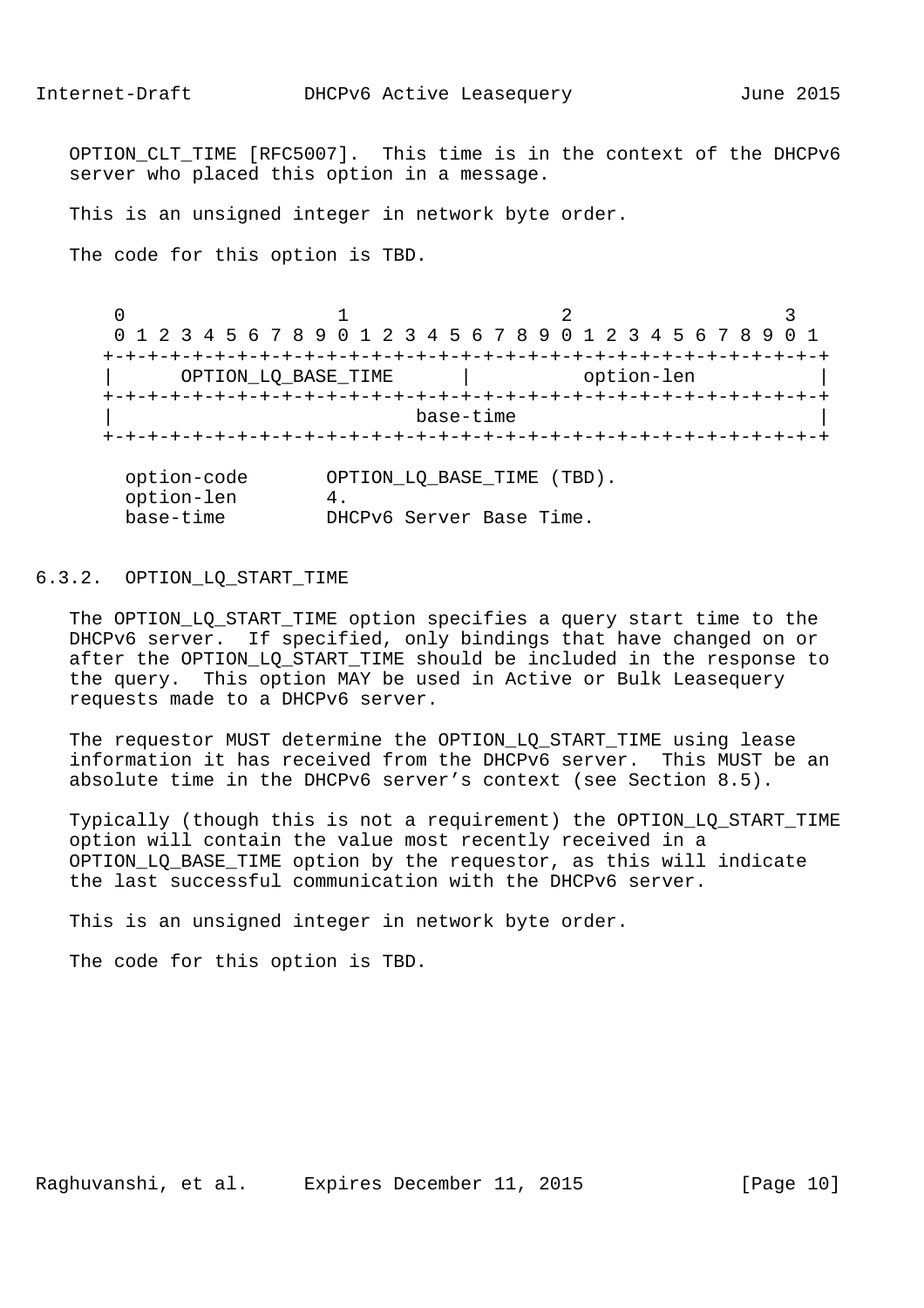$0$  and  $1$  and  $2$  3 0 1 2 3 4 5 6 7 8 9 0 1 2 3 4 5 6 7 8 9 0 1 2 3 4 5 6 7 8 9 0 1 +-+-+-+-+-+-+-+-+-+-+-+-+-+-+-+-+-+-+-+-+-+-+-+-+-+-+-+-+-+-+-+-+ | OPTION\_LQ\_START\_TIME | option-len | +-+-+-+-+-+-+-+-+-+-+-+-+-+-+-+-+-+-+-+-+-+-+-+-+-+-+-+-+-+-+-+-+ query-start-time +-+-+-+-+-+-+-+-+-+-+-+-+-+-+-+-+-+-+-+-+-+-+-+-+-+-+-+-+-+-+-+-+ option-code OPTION\_LQ\_START\_TIME (TBD). option-len 4. query-start-time DHCPv6 Server Query Start Time.

6.3.3. OPTION\_LQ\_END\_TIME

The OPTION LQ END TIME option specifies a query end time to the DHCPv6 server. If specified, only bindings that have changed on or before the OPTION\_LQ\_END\_TIME should be included in the response to the query. This option MAY be used in a Bulk Leasequery request. But it MUST NOT be used in an Active Leasequery request.

The requestor MUST determine the OPTION LQ END TIME based on lease information it has received from the DHCPv6 server. This MUST be an absolute time in the context of the DHCPv6 server.

 In the absence of information to the contrary, the requestor SHOULD assume that the time context of the DHCPv6 server is identical to the time context of the requestor (see Section 8.5).

This is an unsigned integer in network byte order.

The code for this option is TBD.

 $0$  and  $1$  and  $2$  3 0 1 2 3 4 5 6 7 8 9 0 1 2 3 4 5 6 7 8 9 0 1 2 3 4 5 6 7 8 9 0 1 +-+-+-+-+-+-+-+-+-+-+-+-+-+-+-+-+-+-+-+-+-+-+-+-+-+-+-+-+-+-+-+-+ OPTION\_LQ\_END\_TIME | option-len +-+-+-+-+-+-+-+-+-+-+-+-+-+-+-+-+-+-+-+-+-+-+-+-+-+-+-+-+-+-+-+-+ query-end-time +-+-+-+-+-+-+-+-+-+-+-+-+-+-+-+-+-+-+-+-+-+-+-+-+-+-+-+-+-+-+-+-+

 option-code OPTION\_LQ\_END\_TIME (TBD). option-len 4. query-end-time DHCPv6 Server Query End Time.

Raghuvanshi, et al. Expires December 11, 2015 [Page 11]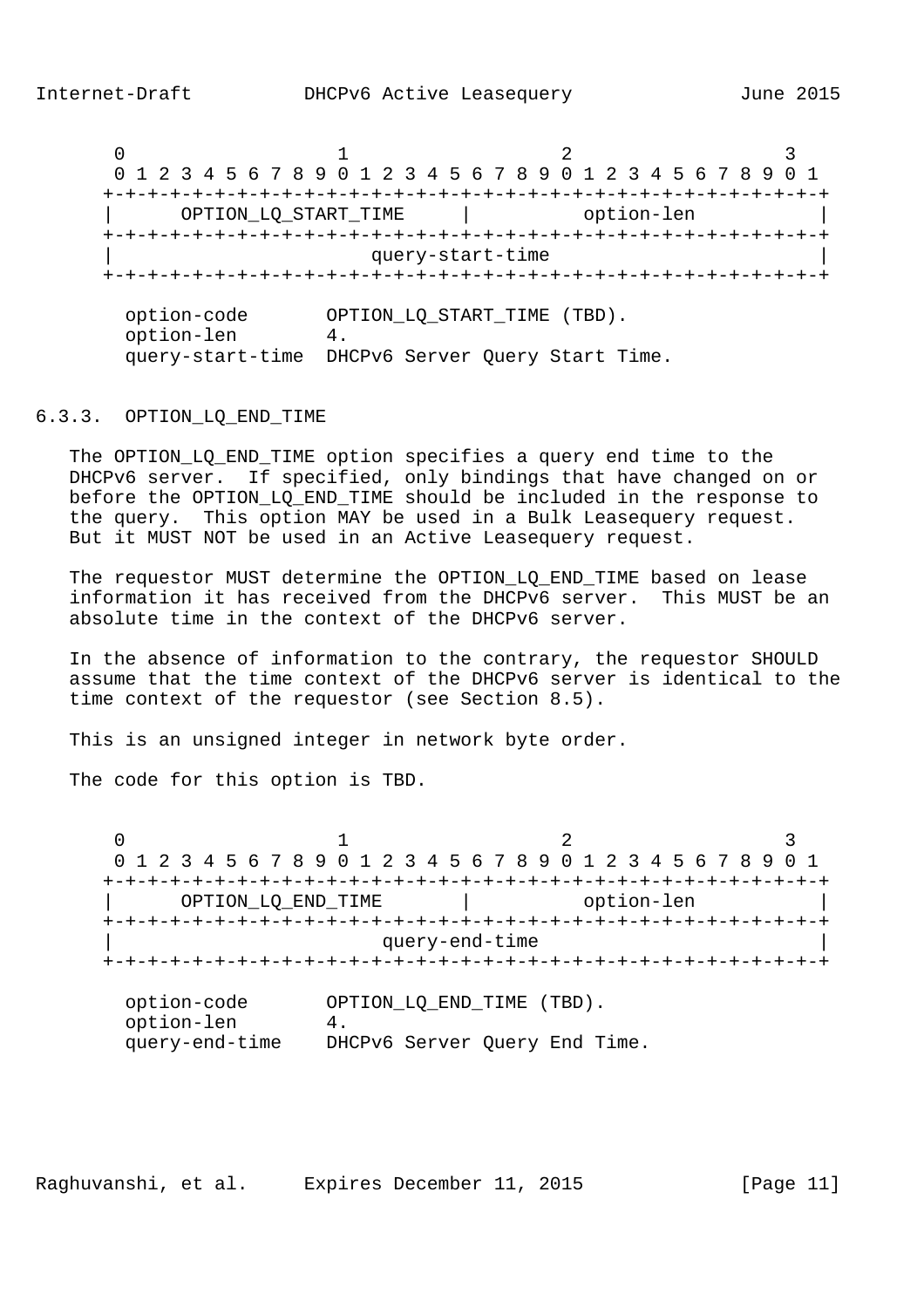# 6.4. Connection and Transmission Parameters

 Active Leasequery uses the same port configuration as DHCPv6 Bulk Leasequery [RFC5460]. It also uses the other transmission parameters (BULK\_LQ\_DATA\_TIMEOUT and BULK\_LQ\_MAX\_CONNS) as defined in [RFC5460].

 This section presents a table of values used to control Active Leasequery behavior, including recommended defaults. Implementations MAY make these values configurable. However, configuring too-small timeout values may lead to harmful behavior both to this application as well as to other traffic in the network. As a result, timeout values smaller than the default values SHOULD NOT be used.

| Parameter              | Default    | Description                          |
|------------------------|------------|--------------------------------------|
| ACTIVE_LQ_RCV_TIMEOUT  | 120 secs   | Active Leasequery receive<br>timeout |
| ACTIVE_LQ_SEND_TIMEOUT | $120$ secs | Active Leasequery send<br>timeout    |
| ACTIVE_LQ_IDLE_TIMEOUT | 60 secs    | Active Leasequery idle<br>timeout    |

7. Information Communicated by Active Leasequery

 While the information communicated by a DHCPv6 Bulk Leasequery [RFC5460] is taken directly from the DHCPv6 server's lease state database, the information communicated by an Active Leasequery is real-time information. As such, it is the information which is currently associated with a particular binding in the DHCPv6 server's lease state database.

 This is of significance, because if the Active Leasequery requestor runs slowly or the requestor disconnects from the DHCPv6 server and then reconnects with an OPTION\_LQ\_START\_TIME option (signaling a catch-up operation), the information communicated to the Active Leasequery requestor is only the most current information from the DHCPv6 server's lease state database.

 The requestor of an Active Leasequery MUST NOT assume that every lease state change is communicated across an Active Leasequery connection. Even if the Active Leasequery requestor remains connected, the DHCPv6 server is only required to transmit information about a binding that is current when the message is created and handed off to the TCP stack to send to the requestor.

Raghuvanshi, et al. Expires December 11, 2015 [Page 12]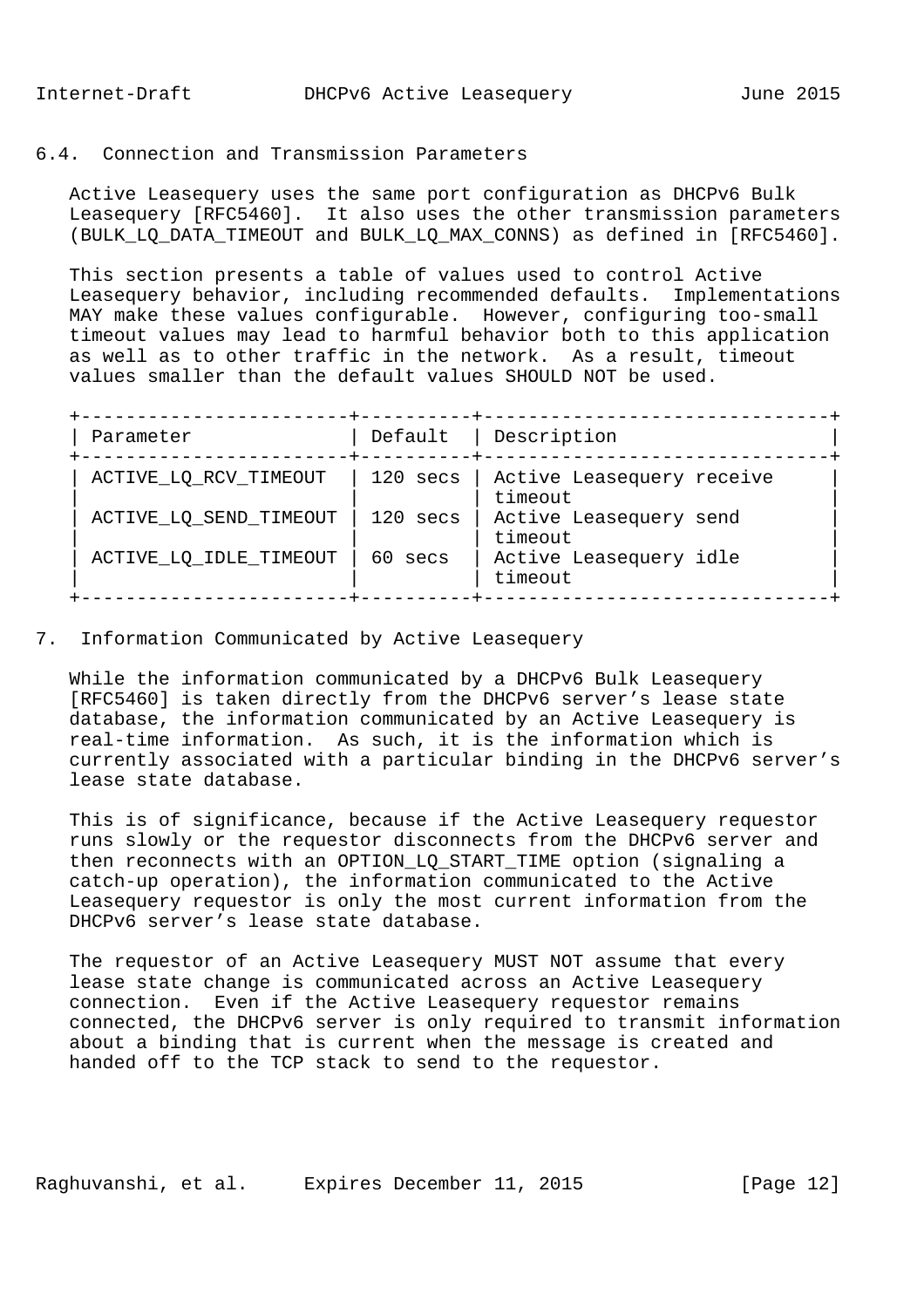If the TCP connection blocks and the DHCPv6 server is waiting to send information down the connection, when the connection becomes available to be written the DHCPv6 server MAY create the message to send at this time. The current state of the binding will be sent, and any transition in state or other information that occurred while the TCP connection was blocked will be lost.

 Thus, the Active Leasequery protocol does not allow the requestor to build a complete history of every activity on every lease. An effective history of the important state changes for a lease can be created if the parameters of the DHCPv6 server are tuned to take into account the requirements of an Active Leasequery requestor. For instance, the period after the expiration or release of a binding could be configured long enough (say several minutes, well more than the receive timeout), so that an Active Leasequery requestor would be less likely to miss any changes in the binding.

## 8. Requestor Behavior

# 8.1. General Processing

 A requestor attempts to establish a TCP connection to a DHCPv6 Server in order to initiate an Active Leasequery exchange. If the attempt fails, the Requestor MAY retry.

 If an Active Leasequery is terminated prematurely by a LEASEQUERY- DONE with a DHCPv6 status code (carried in an OPTION\_STATUS\_CODE option) of QueryTerminated or by the failure of the connection over which it was being submitted, the requestor MAY retry the request after the creation of a new connection.

 Messages from the DHCPv6 server come as multiple responses to a single ACTIVELEASEQUERY message. Thus, each ACTIVELEASEQUERY request MUST have an xid (transaction-id) unique on the connection on which it is sent, and all of the messages which come as a response to it contain the same xid as the request. It is the xid which allows the data-streams of two or more different ACTIVELEASEQUERY requests to be de-multiplexed by the requestor.

# 8.2. Initiating a Connection

 A Requestor SHOULD be able to operate in either insecure or secure mode. This MAY be a feature that is administratively controlled.

 When operating in insecure mode, requestor should proceed with the Active Leasequery request after the establishment of a TCP connection.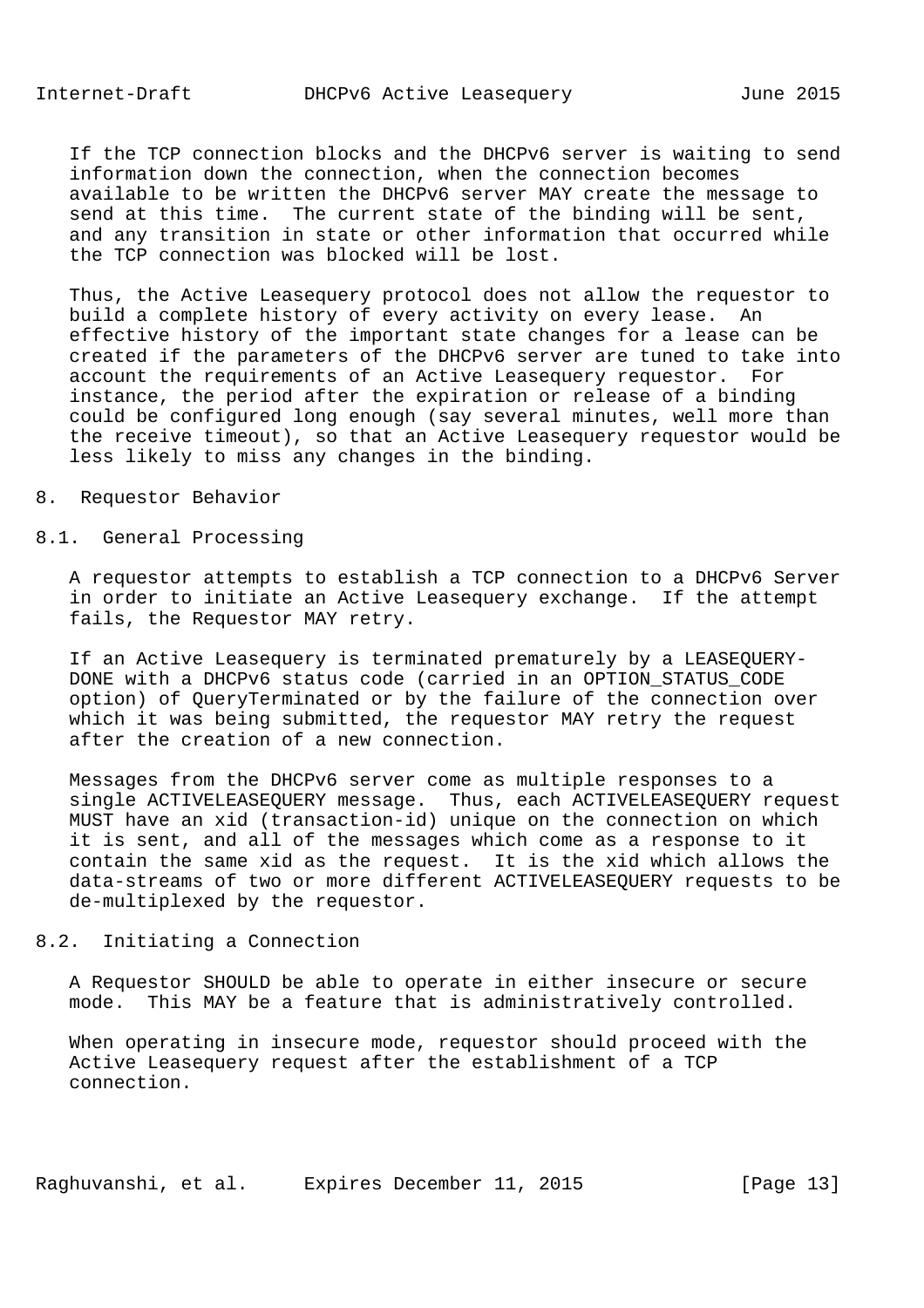When operating in secure mode, requestor MUST attempt to negotiate a TLS [RFC5246] connection over the TCP connection. If this negotiation fails, the requestor MUST drop the TCP connection.

 A requestor requests the establishment of a TLS connection by sending the STARTTLS message to the DHCPv6 server as the first message over the TCP connection. This message indicates to the DHCPv6 server that a TLS connection over this TCP connection is desired. There are four possibilities after the requestor sends the STARTTLS message to the DHCPv6 server:

- 1. No response from the DHCPv6 server.
- 2. The DHCPv6 server drops the TCP connection after it receives the STARTTLS message.
- 3. DHCPv6 server responds with REPLY [RFC3315] message with DHCPv6 status code of TLSConnectionRefused.
- 4. DHCPv6 server responds with REPLY [RFC3315] message without DHCPv6 status code, indicating success.

 In any of the first three possibilities, the DHCPv6 server can be assumed to not support TLS. In this case, the requestor MUST drop the TCP connection.

 In the final possibility, where the DHCPv6 server has responded with a REPLY message without DHCPv6 status code in response to the requestor's STARTTLS message, the requestor SHOULD initiate the exchange of the messages involved in a TLS handshake [RFC5246]. During the TLS handshake, the requestor MUST verify DHCPv6 server's digital certificate.

 If the handshake exchange yields a functioning TLS connection, then the requestor SHOULD transmit an Active Leasequery message over that TLS connection and use that TLS connection for all further interactions in which it engages with the DHCPv6 server over this TCP connection.

 If the handshake exchange does not yield a functioning TLS connection, then the requestor MUST drop the TCP connection.

## 8.3. Forming an Active Leasequery

 The Active Leasequery is designed to create a long lived connection between the requestor and the DHCPv6 server processing the active query. The DHCPv6 server SHOULD send binding information back across this connection with minimal delay after it learns of the binding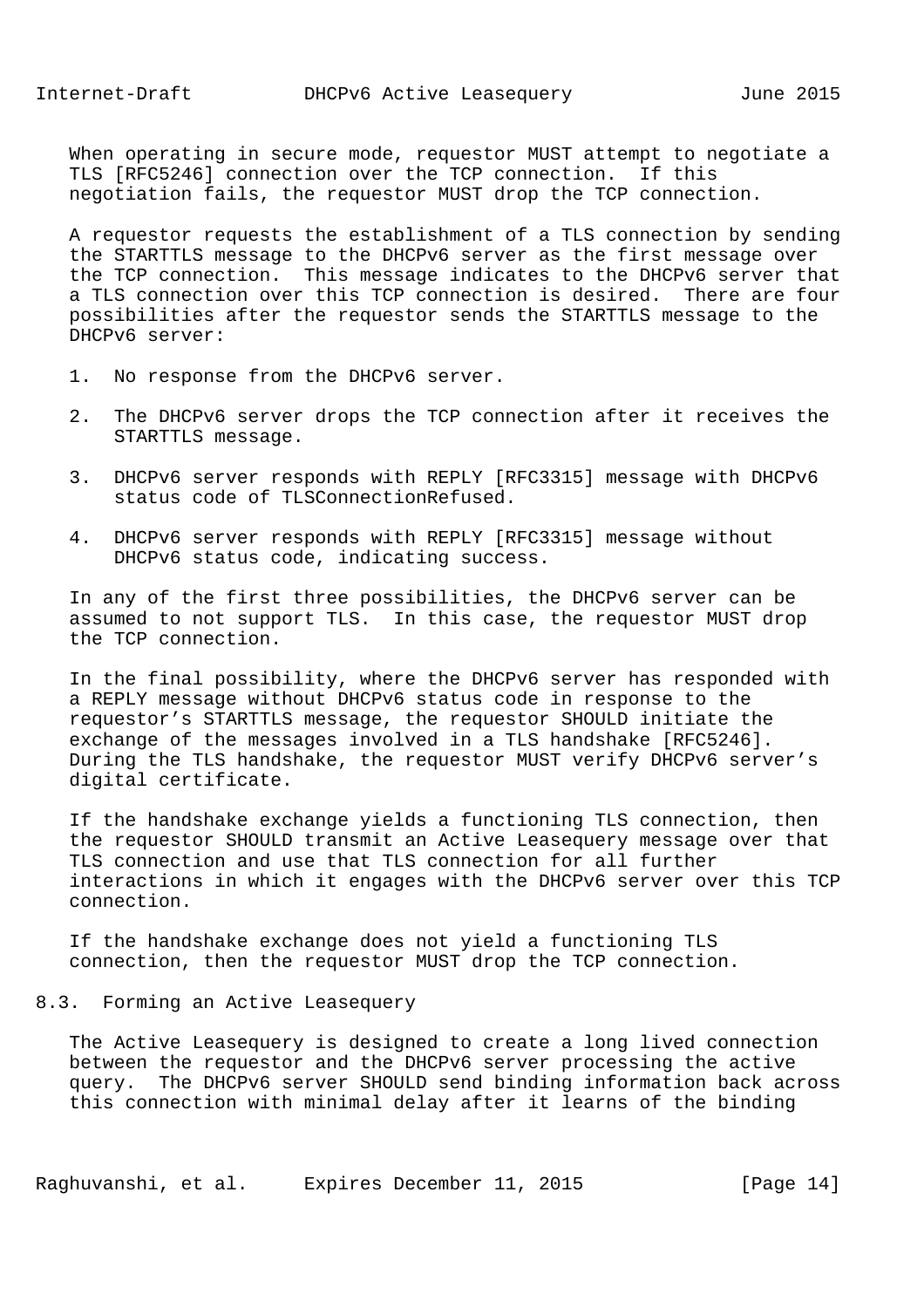information. It learns about bindings either because it makes the bindings itself or because it has received information about a binding from another server.

 An important capability of the Active Leasequery is the ability of the requestor to specify that some recent data be sent immediately to the requestor in parallel with the transmission of the ongoing binding information in more or less real time. This capability is used in order to allow an Active Leasequery requestor to recover missed information in the event that it temporarily loses connectivity with the DHCPv6 server processing a previous Active Leasequery.

 Note that until all of the recent data (catch-up data) has been received, the requestor MUST NOT keep track of the base-time (OPTION\_LQ\_BASE\_TIME) received in Leasequery reply messages to use later in a subsequent Active Leasequery request.

 This capability is enabled by the transmission of an OPTION LQ\_BASE\_TIME option with each Leasequery reply sent as the result of a previous Active Leasequery. The requestor SHOULD keep track of the highest base-time received from a particular DHCPv6 server over an Active Leasequery connection, and in the event that the requestor finds it necessary (for whatever reason) to reestablish an Active Leasequery connection to that DHCPv6 server, the requestor SHOULD place this highest base-time value into an OPTION\_LQ\_START\_TIME option in the new Active Leasequery request.

 If the requestor doesn't wish to request an update of information missed when it was not connected to the DHCPv6 server, then it SHOULD NOT include the OPTION\_LQ\_START\_TIME option in the Active Leasequery request.

 If the TCP connection becomes blocked or stops being writable while the requestor is sending its query, the requestor SHOULD terminate the connection after BULK\_LQ\_DATA\_TIMEOUT. We make this recommendation to allow requesters to control the period of time they are willing to wait before abandoning a connection, independent of notifications from the TCP implementations they may be using.

8.4. Processing Active Replies

 The Requestor attempts to read a DHCPv6 LEASEQUERY-REPLY message from the TCP connection. If the stream of replies becomes blocked, the Requestor SHOULD terminate the connection after ACTIVE\_LQ\_RCV\_TIMEOUT, and MAY begin retry processing if configured to do so.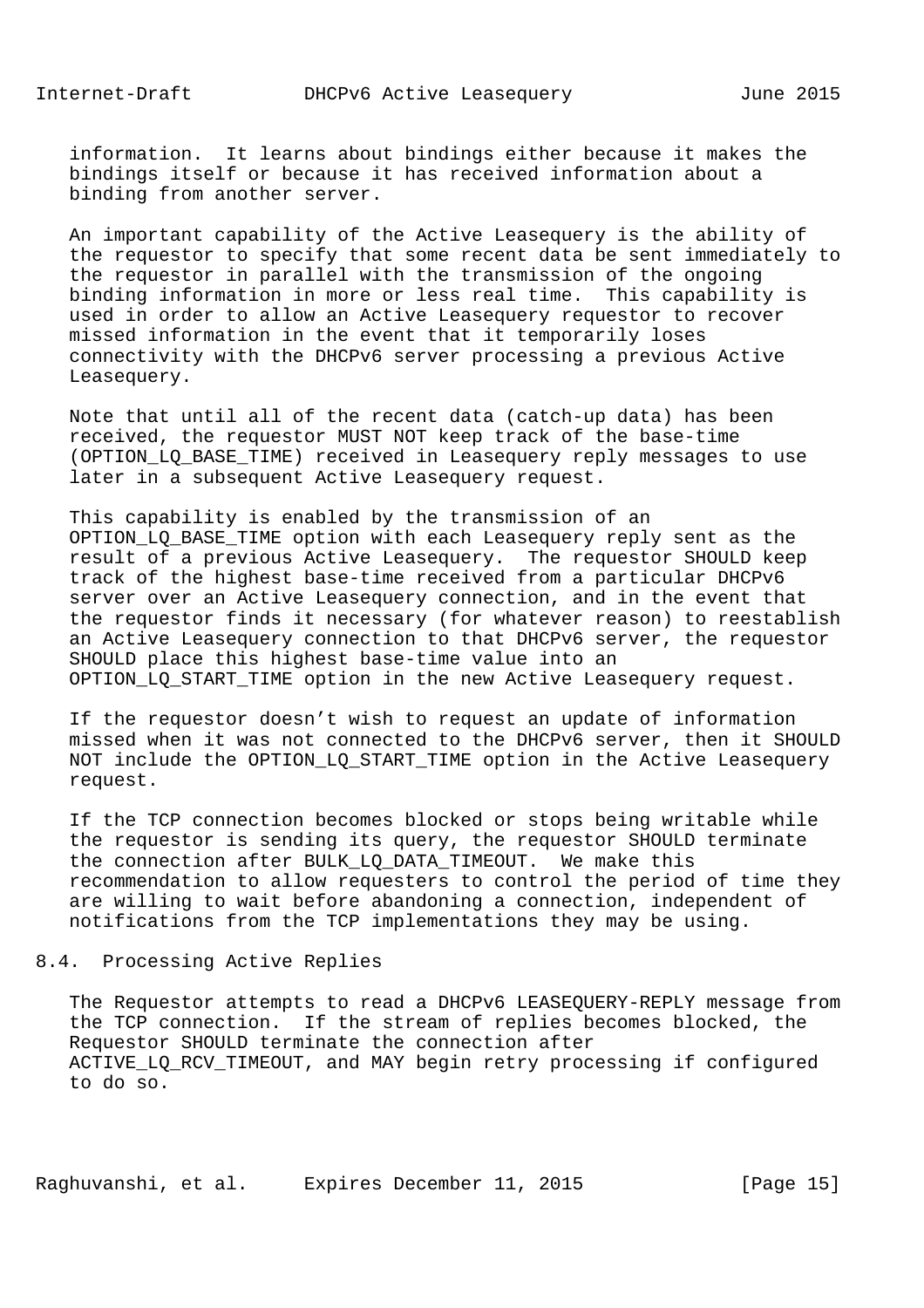The requestor examines the LEASEQUERY-REPLY message, and determines how to proceed. Message validation rules are specified in DHCPv6 Leasequery [RFC5007] and DHCPv6 Bulk Leasequery [RFC5460]. If the reply contains an DHCPv6 status code (carried in an OPTION\_STATUS\_CODE option), the requestor should follow the recommendations in [RFC5007].

 Note that an Active Leasequery request specifically requests the DHCPv6 server to create a long-lived connection which may not have data transferring continuously during its lifetime. Therefore the DHCPv6 server SHOULD send a LEASEQUERY-DATA message without binding data (OPTION\_CLIENT\_DATA) every ACTIVE\_LQ\_IDLE\_TIMEOUT seconds (default 60) in order for the requestor to know that the connection remains alive. This approach is followed only when connection is idle (i.e. server has no binding data to send). During normal binding data exchange, receiving of LEASEQUERY-DATA message by requestor itself signifies that connection is active. Note that the default for ACTIVE\_LQ\_RCV\_TIMEOUT is 120 seconds, twice the value of the ACTIVE LQ IDLE TIMEOUT's default of 60 seconds which drives the DHCPv6 server to send messages. Thus ACTIVE\_LQ\_RCV\_TIMEOUT controls how sensitive the requestor is to be to delays by the DHCPv6 server in sending updates or LEASEQUERY-DATA messages.

 A single Active Leasequery can and usually will result in a large number of replies. The Requestor MUST be prepared to receive more than one reply with transaction-ids matching a single ACTIVELEASEQUERY message from a single DHCPv6 server.

 An Active Leasequery has two regimes -- during the catch-up phase, if any, and after any catch-up phase. If the Active Leasequery was requested with an OPTION\_LQ\_START\_TIME option, the Active Leasequery starts out in the catch-up phase. See Section 8.4.1 for information on processing during the catch-up phase, as well as how to determine when the catch-up phase is complete.

 The updates sent by the DHCPv6 server during the catch-up phase are not in the order that the lease state data was updated. Therefore, the OPTION\_LQ\_BASE\_TIME option from messages during this phase MUST NOT be saved and used to compute the subsequent ACTIVELEASEQUERY message's OPTION\_LQ\_START\_TIME option.

 After the catch-up phase, or during the entire series of messages received as the response to an Active Leasequery request with no OPTION\_LQ\_START\_TIME (and therefore no catch-up phase), the OPTION\_LQ\_BASE\_TIME option of the most recent message SHOULD be saved as a record of the most recent time that data was received. This base-time (in the context of the DHCPv6 server) can be used in a

Raghuvanshi, et al. Expires December 11, 2015 [Page 16]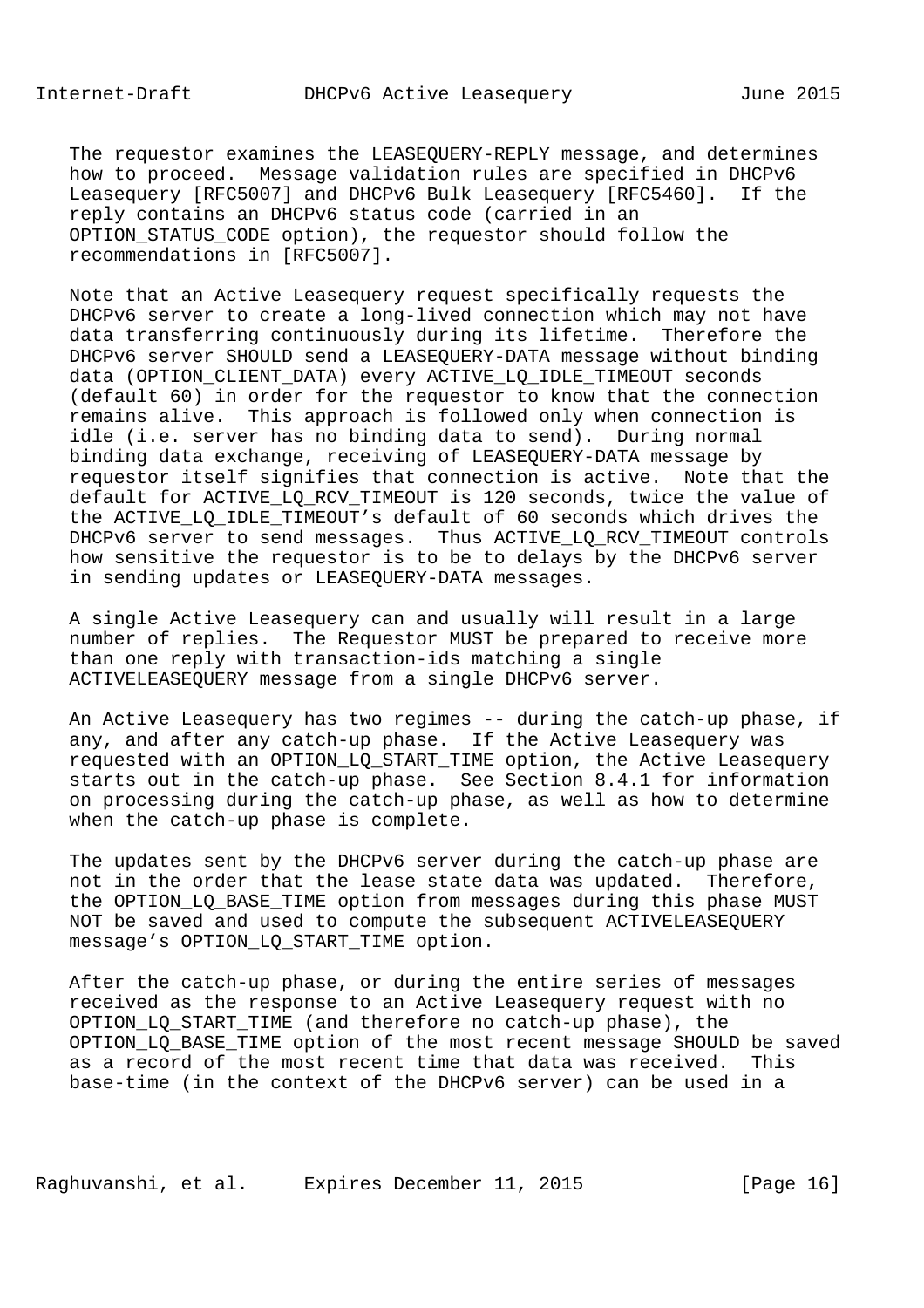subsequent Active Leasequery message's OPTION\_LQ\_START\_TIME after a loss of the Active Leasequery connection.

 The LEASEQUERY-DONE message MAY unilaterally terminate a successful Active Leasequery request which is currently in progress in the event that the DHCPv6 server determines that it cannot continue processing an ACTIVELEASEQUERY request. For example, when a server is requested to shut down it SHOULD send a LEASEQUERY-DONE message with a DHCPv6 status code of QueryTerminated and include OPTION\_LQ\_BASE\_TIME option in the message. This SHOULD be the last message on that connection, and once the message has been transmitted, the server should close the connection.

 After receiving LEASEQUERY-DONE with a QueryTerminated status from a server, the Requestor MAY close the TCP connection to that server.

# 8.4.1. Processing Replies from a Request Containing a OPTION\_LQ\_START\_TIME

 If the Active Leasequery was requested with an OPTION\_LQ\_START\_TIME option, the DHCPv6 server will attempt to send information about all bindings that changed since the time specified in the OPTION\_LQ\_START\_TIME. This is the catch-up phase of the Active Leasequery processing. The DHCPv6 server MAY also begin immediate updates over the same connection of real-time binding information changes. Thus, the catch-up phase may run in parallel with the normal updates generated by the Active Leasequery request.

 A DHCPv6 server MAY keep only a limited amount of time ordered information available to respond to an Active Leasequery request containing an OPTION\_LQ\_START\_TIME option. Thus, it is possible that the time specified in the OPTION\_LQ\_START\_TIME option represents a time not covered by the time ordered information kept by the DHCPv6 server. If this should occur, and there is not enough data saved in the DHCPv6 server to satisfy the request specified by the OPTION\_LQ\_START\_TIME option, the DHCPv6 server will reply immediately with a LEASEQUERY-REPLY message with a DHCPv6 status code of DataMissing with a base-time option equal to the server's current time. This will signal the end of the catch-up phase, and the only updates that will subsequently be received on this connection are the real-time updates from the Active Leasequery request.

 If there is enough data saved to satisfy the request, then LEASEQUERY-REPLY (with OPTION\_STATUS\_CODE of Success or reply without OPTION\_STATUS\_CODE option) and LEASEQUERY-DATA messages will begin arrive from the DHCPv6 server. Some of these messages will be related to the OPTION\_LQ\_START\_TIME request and be part of the catch up phase. Some of these messages will be real-time updates of

Raghuvanshi, et al. Expires December 11, 2015 [Page 17]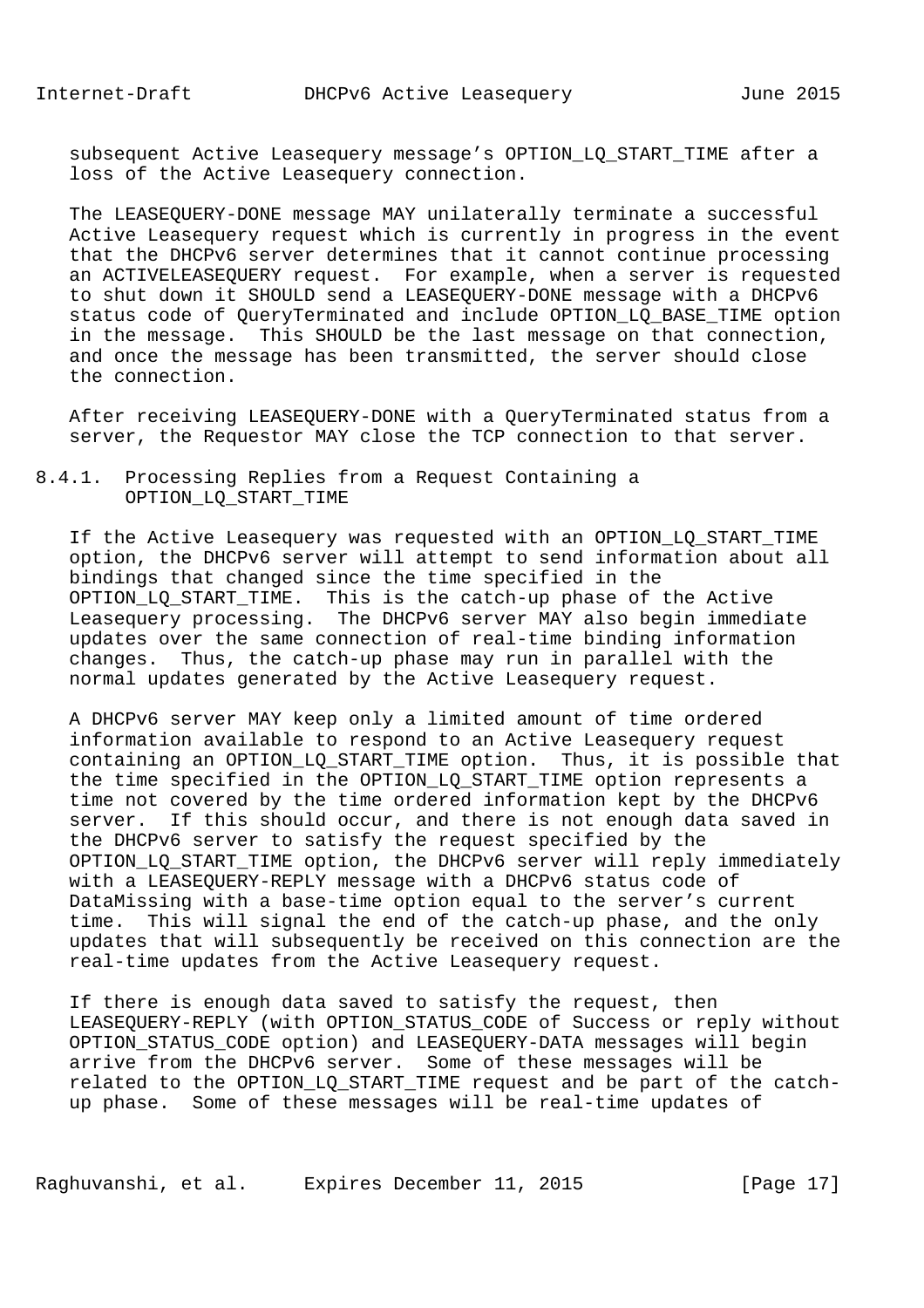binding changes taking place in the DHCPv6 server. In general, there is no way to determine the source of each message.

 The updates sent by the DHCPv6 server during the catch-up phase are not in the order that the binding data was updated. Therefore, until the catch-up phase is complete, the latest base-time value received from a DHCPv6 server processing an Active Leasequery request cannot be reset from the incoming messages (and used in a subsequent Active Leasequery's query-start-time option), because to do so would compromise the ability to recover lost information if the Active Leasequery were to terminate prior to the completion of the catch-up phase.

 The requestor will know that the catch-up phase is complete when the DHCPv6 server will transmit a LEASEQUERY-DATA message with the DHCPv6 status code of CatchUpComplete (or LEASEQUERY-REPLY message with a DHCPv6 status code of DataMissing, as discussed above). Once this message is transmitted, all additional LEASEQUERY-DATA messages will relate to real-time ("new") binding changes in the DHCPv6 server.

 As discussed in Section 8.4, the requestor SHOULD keep track of the latest base-time option value received over a particular connection, to be used in a subsequent Active Leasequery request -- but only if the catch-up phase is complete. Prior to the completion of the catch-up phase, if the connection should go away or if the requestor receives a LEASEQUERY-DONE message, then when it reconnects it MUST use the base-time value from the previous connection and not any base-time value received from the recently closed connection.

 In the event that there was enough data available to the DHCPv6 server to begin to satisfy the request implied by the OPTION\_LQ\_START\_TIME option, but during the processing of that data the server found that it was unable to continue (perhaps there was barely enough, the connection is very slow, and the aging algorithm causes the saved data to become unavailable) the DHCPv6 server will terminate the catch-up phase of processing immediately by sending a LEASEQUERY-DATA message with a DHCPv6 status code of DataMissing and with a base-time option of the current time.

 The requestor MUST NOT assume that every individual state change of every binding during the period from the time specified in the OPTION LO START TIME and the present is replicated in an Active Leasequery reply message. The requestor MAY assume that at least one Active Leasequery reply message will exist for every binding which had one or more changes of state during the period specified by the OPTION LO START TIME and the current time. The last message for each binding will contain the state at the current time, and there may be

Raghuvanshi, et al. Expires December 11, 2015 [Page 18]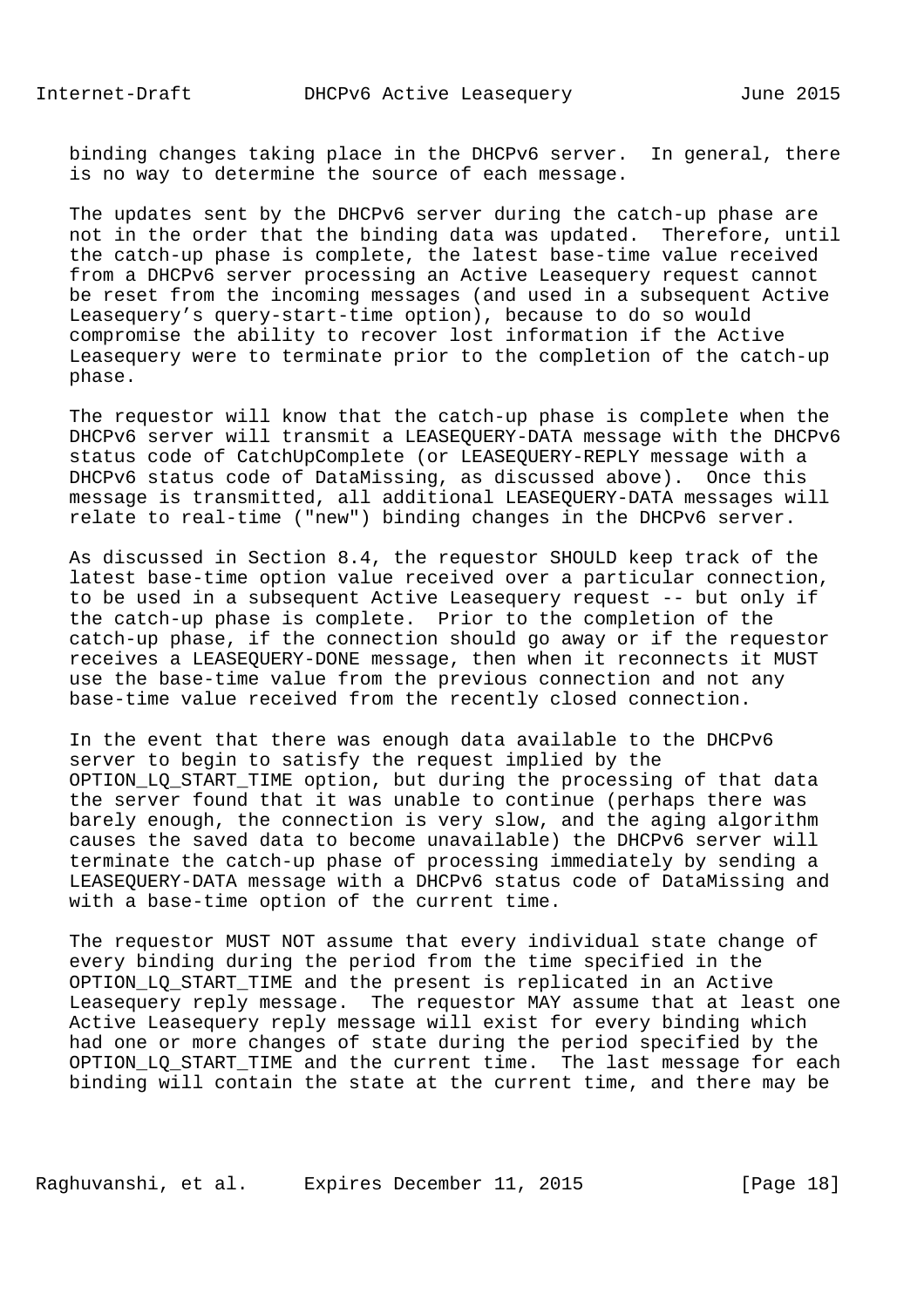one or more messages concerning a single binding during the catch-up phase of processing.

 Bindings can change multiple times while the requester was not connected (that is, during the time from the OPTION\_LQ\_START\_TIME and the present). The requestor will only receive information about the current state of the binding, not information about each state change that occurred during the period from the OPTION\_LQ\_START\_TIME to the present.

 If the LEASEQUERY-REPLY or LEASEQUERY-DATA message containing a DHCPv6 status code of DataMissing is received and the requestor is interested in keeping its database up to date with respect to the current state of bindings in the DHCPv6 server, then the requestor SHOULD issue a Bulk Leasequery request to recover the information missing from its database. This Bulk Leasequery request should include a OPTION\_LQ\_START\_TIME option with the same value as the OPTION\_LQ\_START\_TIME option previously included in the ACTIVELEASEQUERY responses from the DHCPv6 server, and an OPTION\_LQ\_END\_TIME option equal to the OPTION\_LQ\_BASE\_TIME option returned by the DHCPv6 server in the LEASEQUERY-REPLY or LEASEQUERY- DATA message with the DHCPv6 status code of DataMissing.

 Typically, the requestor would have one connection open to a DHCPv6 server for an Active Leasequery request and possibly one additional connection open for a Bulk Leasequery request to the same DHCPv6 server to fill in the data that might have been missed prior to the initiation of the Active Leasequery. The Bulk Leasequery connection would typically run to completion and be closed, leaving one Active Leasequery connection open to a single DHCPv6 server. Alternatively, both requests could be issued over a single connection.

8.5. Processing Time Values in Leasequery messages

 Active or Bulk Leasequery requests may be made to a DHCPv6 server whose absolute time may not be synchronized with the local time of the requestor. Thus, there are at least two time contexts in even the simplest Active or Bulk Leasequery response.

 If the requestor of an Active or Bulk Leasequery is saving the data returned in some form, it has a requirement to store a variety of time values, and some of these will be time in the context of the requestor and some will be time in the context of the DHCPv6 server.

 When receiving an Active or Bulk Leasequery reply message from the DHCPv6 server, the message will contain an OPTION LO BASE TIME option. The time contained in this OPTION\_LQ\_BASE\_TIME option is in the context of the DHCPv6 server. As such, it is an ideal time to

Raghuvanshi, et al. Expires December 11, 2015 [Page 19]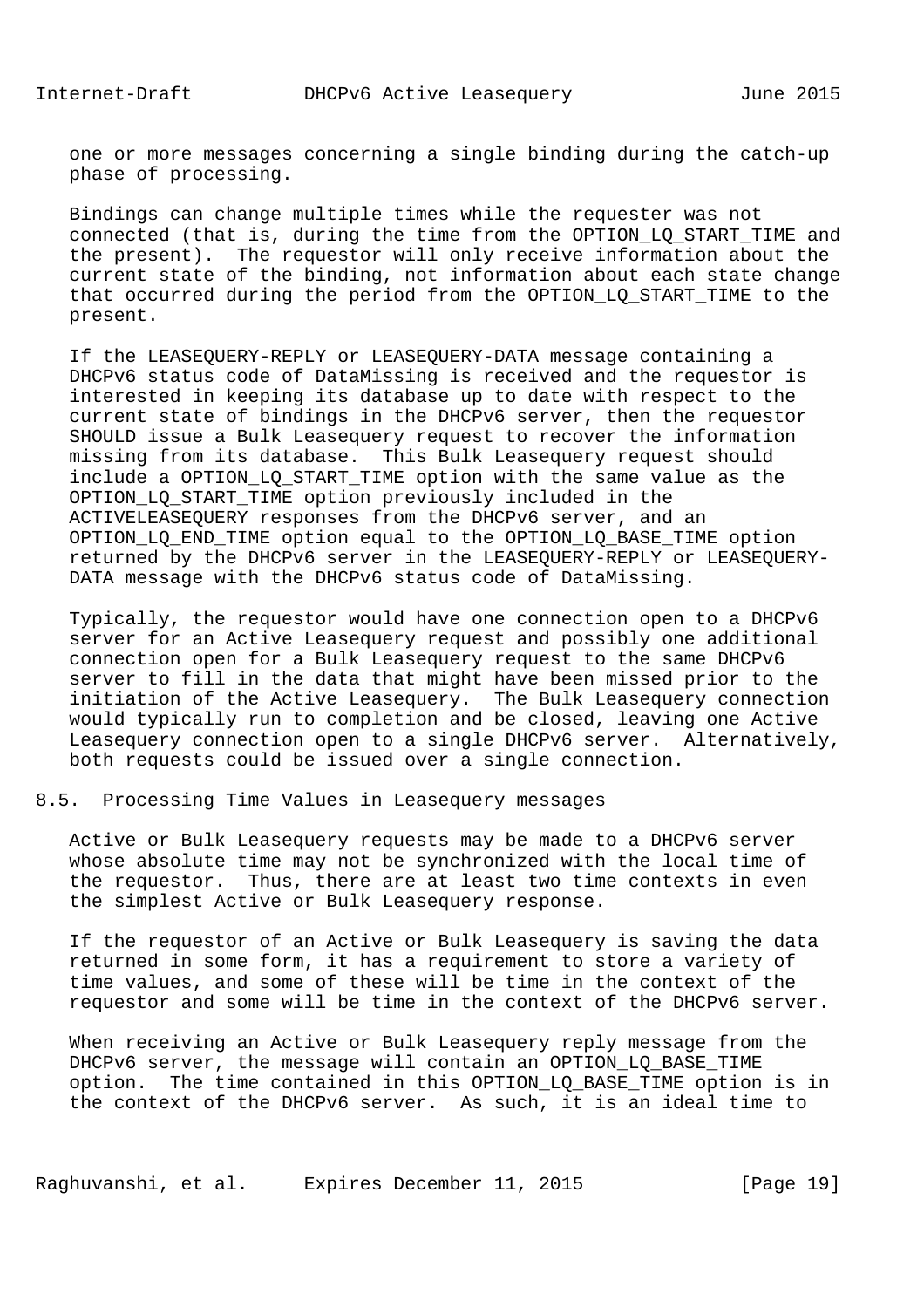save and use as input to an Active or Bulk Leasequery message in the OPTION\_LQ\_START\_TIME or OPTION\_LQ\_END\_TIME option, should the requestor need to ever issue an Active or Bulk Leasequery message using these option as part of a later query, since these option requires a time in the context of the DHCPv6 server.

 In addition to saving the OPTION\_LQ\_BASE\_TIME for possible future use in OPTION\_LQ\_START\_TIME or OPTION\_LQ\_END\_TIME option, the OPTION\_LQ\_BASE\_TIME is used as part of the conversion of the other times in the Leasequery message to values which are meaningful in the context of the requestor.

 In systems whose clocks are synchronized, perhaps using NTP, the clock skew will usually be zero, which is not only acceptable, but desired.

## 8.6. Examples

 These examples illustrate what a series of queries and responses might look like. These are only examples -- there are no requirement that these sequence must be followed.

## 8.6.1. Query Failure

 This example illustrates the message flows in case DHCPv6 server identifies that it cannot accept and/or process Active Leasequery request from the requestor. This could be because of various reasons (i.e. UnknownQueryType, MalformedQuery, NotConfigured, NotAllowed, NotSupported).

| Client                        | Server                                           |  |  |  |
|-------------------------------|--------------------------------------------------|--|--|--|
|                               |                                                  |  |  |  |
| ACTIVELEASEQUERY xid 1 -----> |                                                  |  |  |  |
|                               | $\leftarrow---$ LEASEQUERY-REPLY xid 1 (w/error) |  |  |  |

## 8.6.2. Data Missing on Server

 This example illustrates the message flows in case DHCPv6 server identifies that it does not have enough data saved to satisfy the request specified by the OPTION\_LQ\_START\_TIME option.

 In this case the DHCPv6 server will reply immediately with a LEASEQUERY-REPLY message with a DHCPv6 status code of DataMissing with a base-time option equal to the server's current time. This will signal the end of the catch-up phase, and the only updates that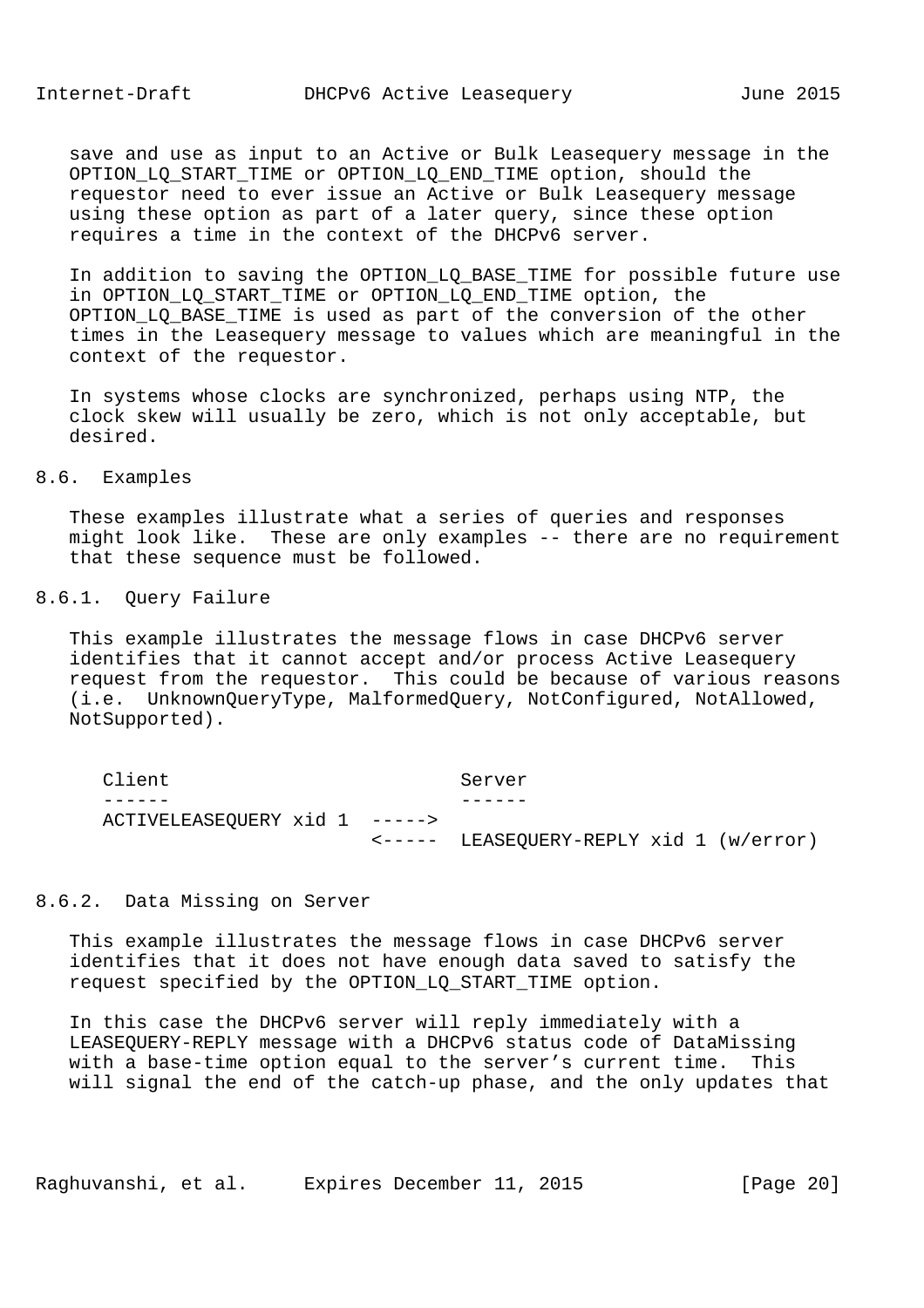will subsequently be received on this connection are the real-time updates from the Active Leasequery request.

```
Client Server
------ ------
    ACTIVELEASEQUERY xid 2 ----->
                       <----- LEASEQUERY-REPLY xid 2 (w/error)
                       <----- LEASEQUERY-DATA xid 2
                       <----- LEASEQUERY-DATA xid 2
                       <----- LEASEQUERY-DATA xid 2
```
# 8.6.3. Successful Query

 This example illustrates the message flows in case of successful query processing by DHCPv6 server.

 In this case the DHCPv6 server will reply immediately with a LEASEQUERY-REPLY message (with OPTION STATUS CODE of Success or reply without OPTION\_STATUS\_CODE option), followed by binding data in LEASEQUERY-DATA messages. In case, DHCPv6 server wants to abort in process request and terminate the connection due to some reason, it sends LEASEQUERY-DONE with error code present in OPTION\_STATUS\_CODE option.

Client Server ------ ------ ACTIVELEASEQUERY xid 3 -----> <----- LEASEQUERY-REPLY xid 3 <----- LEASEQUERY-DATA xid 3 <----- LEASEQUERY-DATA xid 3 <----- LEASEQUERY-DATA xid 3 <----- LEASEQUERY-DATA xid 3 <----- LEASEQUERY-DONE xid 3 (w/error)

## 8.7. Closing Connections

 The Requestor or DHCPv6 Leasequery server MAY close its end of the TCP connection at any time. The Requestor MAY choose to retain the connection if it intends to issue additional queries. Note that this requestor behavior does not guarantee that the connection will be available for additional queries: the server might decide to close the connection based on its own configuration.

Raghuvanshi, et al. Expires December 11, 2015 [Page 21]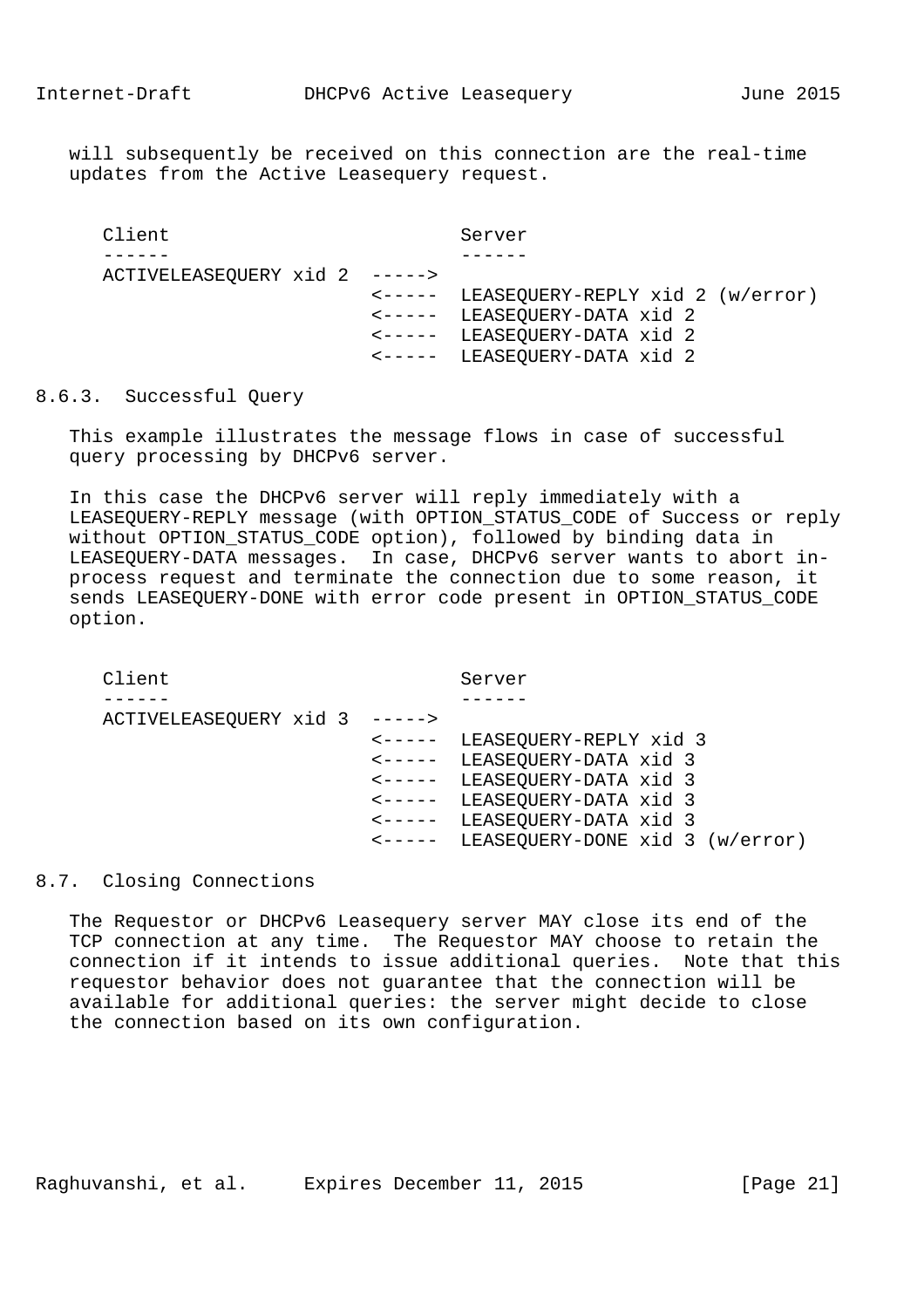# 9. Server Behavior

 A DHCPv6 server which supports Active Leasequery MUST support DHCPv6 Bulk Leasequery [RFC5460] and as extended herein.

## 9.1. Accepting Connections

 DHCPv6 servers that implement DHCPv6 Active Leasequery listen for incoming TCP connections. Approach used in accepting the requestor connection is same as specified in DHCPv6 Bulk Leasequery [RFC5460].

 DHCPv6 servers SHOULD be able to operate in either insecure or secure mode. This MAY be a mode that is administratively controlled, where the server will require a TLS connection to operate or will only operate without a TLS connection.

 When operating in insecure mode, DHCPv6 server simply waits for the requestor to send the Active Leasequery request after the establishment of TCP connection. If it receives a STARTTLS message, it MUST respond with REPLY [RFC3315] message with DHCPv6 status code of TLSConnectionRefused.

 When operating in secure mode, DHCPv6 servers MUST support TLS [RFC5246] to protect the integrity and privacy of the data transmitted over the TCP connection. DHCPv6 servers SHOULD negotiate a TLS connection with the requestor who asks for one, and MUST drop the TCP connections which are not secured with TLS.

 A requestor will request a TLS connection by sending a STARTTLS as the first message over a newly created TCP connection. If the DHCPv6 server supports TLS connections and has not been configured to not allow them on this link, the DHCPv6 server SHOULD respond to this STARTTLS message by sending a REPLY [RFC3315] message without DHCPv6 status code back to the requestor. This indicates to the requestor that the DHCPv6 server will support the negotiation of a TLS connection over this existing TCP connection.

 If for some reason the DHCPv6 server cannot or has been configured to not support a TLS connection, then it SHOULD send a REPLY message with DHCPv6 status code of TLSConnectionRefused back to the requestor.

 In the event that the DHCPv6 server sends a REPLY message without DHCPv6 status code option included (which indicates success), the requestor is supposed to initiate a TLS handshake [RFC5246] (see Section 8.2). During the TLS handshake, the DHCPv6 server MUST verify the requestor's digital certificate.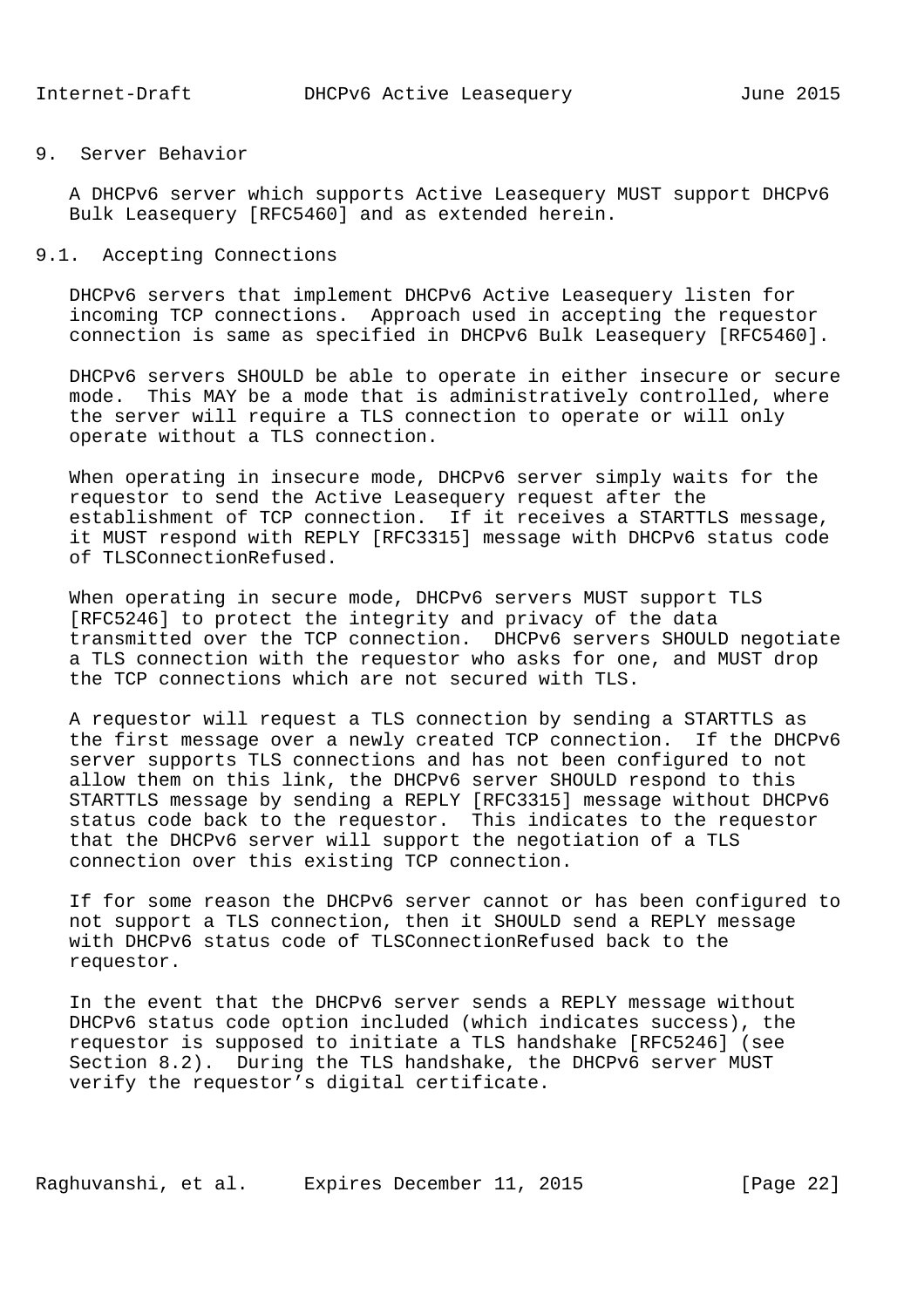If the TLS handshake is not successful in creating a TLS connection, the server MUST drop the TCP connection.

9.2. Rejecting Connections

 Servers that do not implement DHCPv6 Active and Bulk Leasequery SHOULD NOT listen for incoming TCP connections for these requests.

 If the DHCPv6 server supporting Bulk Leasequery and not Active Leasequery receives an Active Leasequery request, it SHOULD send a LEASEQUERY-REPLY with DHCPv6 status code as NotSupported. It SHOULD close the TCP connection after this error is signaled.

# 9.3. Replying to an Active Leasequery

 The DHCPv6 Leasequery [RFC5007] specification describes the initial construction of LEASEQUERY-REPLY messages. Use of the LEASEQUERY- REPLY and LEASEQUERY-DATA messages to carry multiple bindings is described in DHCPv6 Bulk Leasequery [RFC5460]. Message transmission and framing for TCP is described in Section 6.1.

 If the connection becomes blocked while the server is attempting to send reply messages, the server SHOULD terminate the TCP connection after ACTIVE\_LQ\_SEND\_TIMEOUT. This timeout governs for how long the DHCPv6 server is prepared to wait for the requestor to read and process enough information to unblock the TCP connection. The default is two minutes, which means that if more than two minutes goes by without the requestor reading enough information to unblock the TCP connection, the DHCPv6 server SHOULD drop the TCP connection.

 If the DHCPv6 server encounters an error during initial processing of the ACTIVELEASEQUERY message, it SHOULD send a LEASEQUERY-REPLY message containing an error code of some kind in a DHCPv6 status code option. It SHOULD close the connection after this error is signaled.

 If the DHCPv6 server encounters an error during later processing of the ACTIVELEASEQUERY message, it SHOULD send a LEASEQUERY-DONE containing an error code of some kind in a DHCPv6 status code option. It SHOULD close the connection after this error is signaled.

 If the server finds any bindings satisfying a query, it SHOULD send each binding's data in a reply message. The first reply message is a LEASEQUERY-REPLY. The binding data is carried in an OPTION\_CLIENT\_DATA option, as specified in [RFC5007]. The server SHOULD send subsequent bindings in LEASEQUERY-DATA messages, which can avoid redundant data (such as the requestor's Client-ID).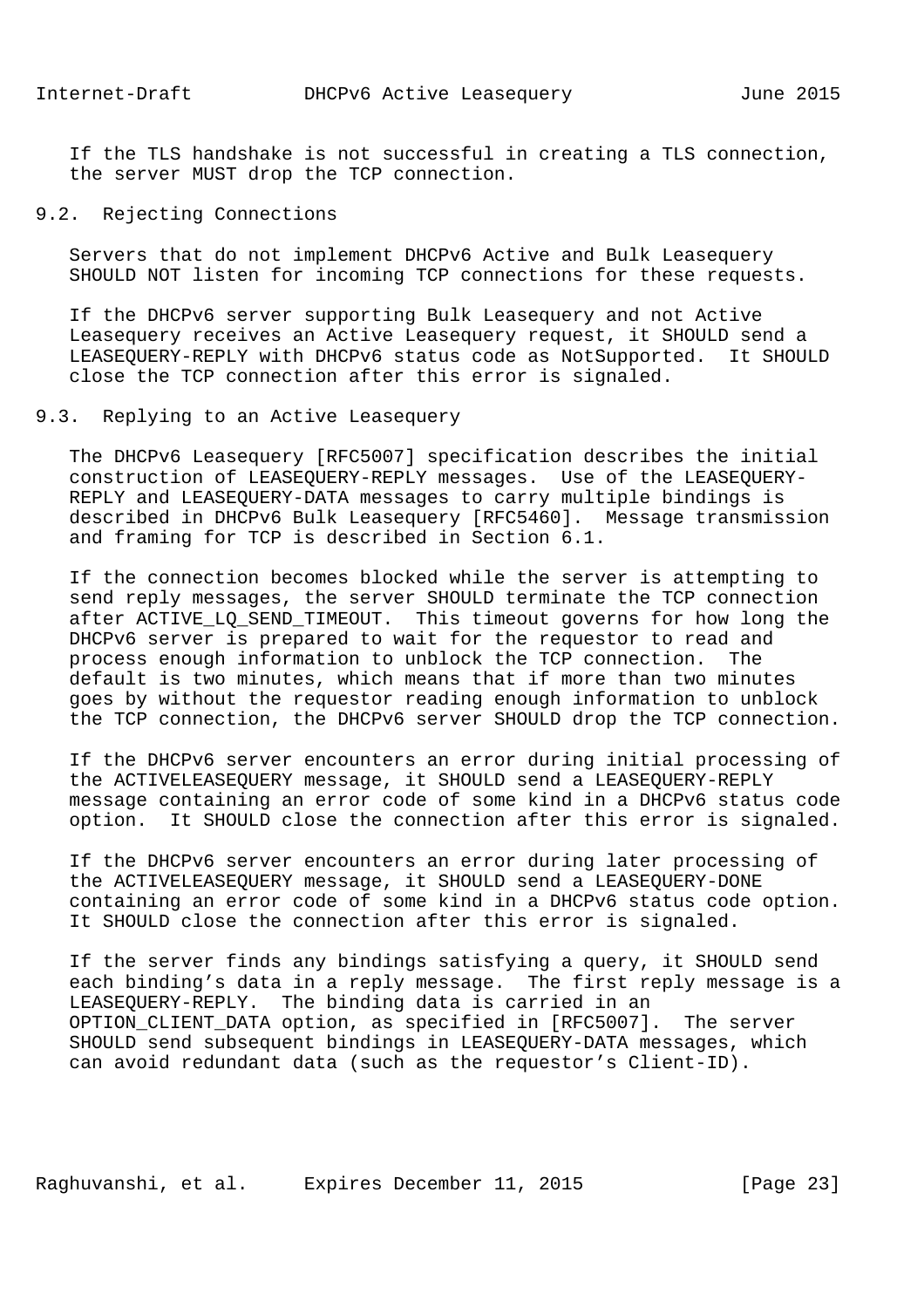Every reply to an Active Leasequery request MUST contain the information specified in replies to a DHCPv6 Bulk Leasequery request [RFC5460].

 Some servers can be configured to respond to a DHCPv6 Leasequery [RFC5007] and DHCPv6 Bulk Leasequery [RFC5460] for an IPv6 binding which is reserved in such a way that it appears that the IPv6 binding is leased to the DHCP client for which it is reserved. These servers SHOULD also respond to an Active Leasequery request with the same information as they would to a Bulk Leasequery request when they first determine that the IPv6 binding is reserved to a DHCP client.

 If an Active Leasequery or Bulk Leasequery request contains OPTION LO BASE TIME option code present in OPTION ORO, the DHCPv6 server MUST include OPTION\_LQ\_BASE\_TIME option in every reply for this request. The value for base-time option is current absolute time in the DHCPv6 server's context.

 If an Active Leasequery request contains an OPTION\_LQ\_START\_TIME option, it indicates that the requestor would like the DHCPv6 server to send it not only messages that correspond to DHCPv6 binding activity that occurs subsequent to the receipt of the Active Leasequery request, but also messages that correspond to DHCPv6 binding activity that occurred prior to the Active Leasequery request.

 If OPTION\_LQ\_END\_TIME option appears in an Active Leasequery request, the DHCPv6 server SHOULD send a LEASEQUERY-REPLY message with a DHCPv6 status code of MalformedQuery and terminate the connection.

 In order to implement a meaningful response to this query, the DHCPv6 server MAY keep track of the binding activity and associate changes with particular base-time values from the messages. Then, when requested to do so by an Active Leasequery request containing a OPTION\_LQ\_START\_TIME option, the DHCPv6 server can respond with replies for all binding activity occurring on that OPTION\_LQ\_START\_TIME or later times.

 These replies based on the OPTION\_LQ\_START\_TIME MAY be interleaved with the messages generated due to current binding activity.

 Once the transmission of the DHCPv6 Leasequery messages associated with the OPTION\_LQ\_START\_TIME option are complete, a LEASEQUERY-DATA message MUST be sent with a DHCPv6 status code value of CatchUpComplete.

 The DHCPv6 server SHOULD, but is not required to, keep track of a limited amount of previous binding activity. The DHCPv6 server MAY

Raghuvanshi, et al. Expires December 11, 2015 [Page 24]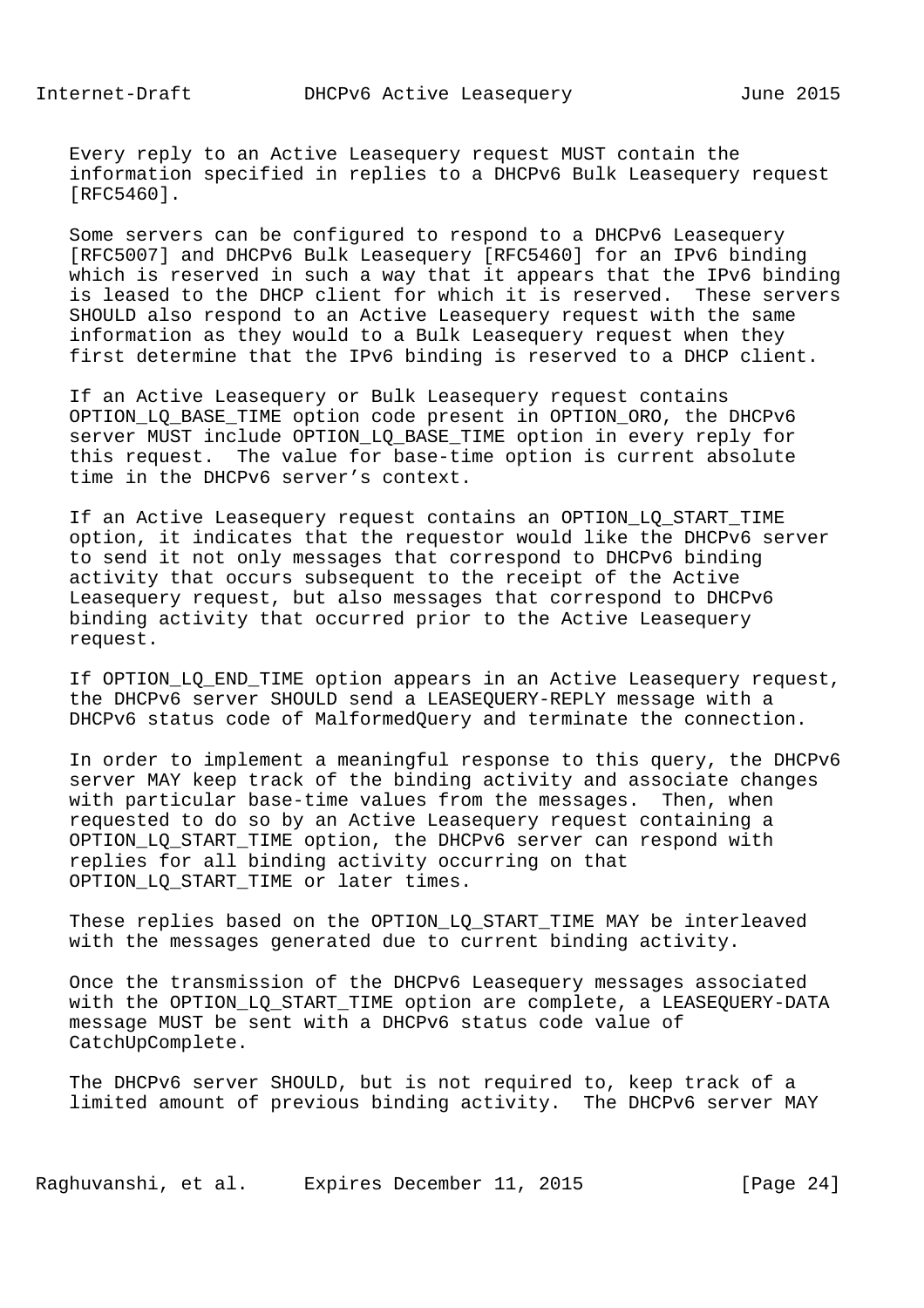choose to only do this in the event that it has received at least one Active Leasequery request in the past, as to do so will almost certainly entail some utilization of resources which would be wasted if there are no Active Leasequery requestors for this DHCPv6 server. The DHCPv6 server SHOULD make the amount of previous binding activity it retains configurable. There is no requirement on the DHCPv6 server to retain this information over a server restart (or even to retain such information at all).

 Unless there is an error or some requirement to cease processing a Active Leasequery request yielding a LEASEQUERY-DONE message, such as a server shutdown, there will be no LEASEQUERY-DONE message at the conclusion of the Active Leasequery processing because that processing will not conclude but will continue until either the requestor or the server drops the connection.

## 9.4. Multiple or Parallel Queries

 Every Active Leasequery request MUST be made on a single TCP connection where there is no other request active at the time the request is made.

 Typically, a requestor of an Active Leasequery would not need to send a second Active Leasequery while the first is still active. However, sending an Active Leasequery and a Bulk Leasequery in parallel would be possible and reasonable. In case of parallel Active and Bulk Leasequeries, requestor MUST use different TCP connections.

 This MAY be a feature that is administratively controlled. Servers that are able to process queries in parallel SHOULD offer configuration that limits the number of simultaneous queries permitted from any one requestor, in order to control resource use if there are multiple requesters seeking service.

#### 9.5. Closing Connections

 The server MUST close its end of the TCP connection if it encounters an error sending data on the connection. The server MUST close its end of the TCP connection if it finds that it has to abort an in process request. A server aborting an in-process request SHOULD attempt to signal that to its requestors by using the QueryTerminated status code in the DHCPv6 status code option in a LEASEQUERY-DONE message. If the server detects that the requestor end has been closed, the server MUST close its end of the connection.

 The server SHOULD limit the number of connections it maintains, and SHOULD close idle connections to enforce the limit.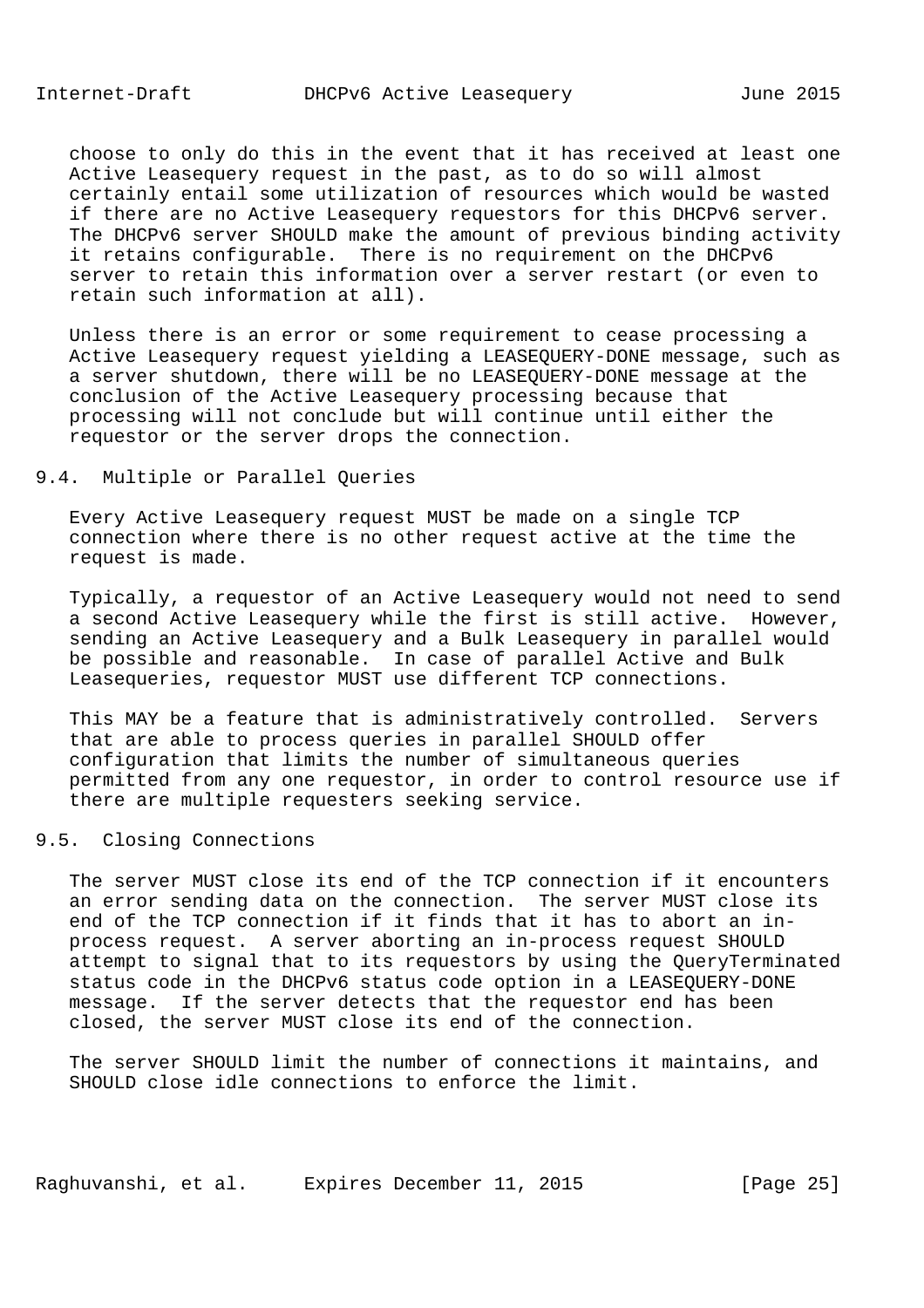## 10. Security Considerations

 The "Security Considerations" section of [RFC3315] details the general threats to DHCPv6. The DHCPv6 Leasequery specification [RFC5007] describes recommendations for the Leasequery protocol, especially with regard to relayed Leasequery messages, mitigation of packet-flooding denial-of-service (DoS) attacks, restriction to trusted requestors, and use of IPsec [RFC4301].

 The use of TCP introduces some additional concerns. Attacks that attempt to exhaust the DHCPv6 server's available TCP connection resources can compromise the ability of legitimate requestors to receive service. Malicious requestors who succeed in establishing connections, but who then send invalid queries, partial queries, or no queries at all also can exhaust a server's pool of available connections. We recommend that servers offer configuration to limit the sources of incoming connections, that they limit the number of accepted connections, and that they limit the period of time during which an idle connection will be left open.

 Authentication for DHCP Messages [RFC3315] MUST NOT be used to attempt to secure transmission of the messages described in this document.

11. IANA Considerations

 IANA is requested to assign new DHCPv6 Option Codes in the registry maintained in http://www.iana.org/assignments/dhcpv6-parameters:

OPTION\_LQ\_BASE\_TIME

OPTION\_LQ\_START\_TIME

OPTION\_LQ\_END\_TIME

 IANA is requested to assign new values in the registry of DHCPv6 Status Codes maintained in http://www.iana.org/assignments/ dhcpv6-parameters:

DataMissing

CatchUpComplete

NotSupported

TLSConnectionRefused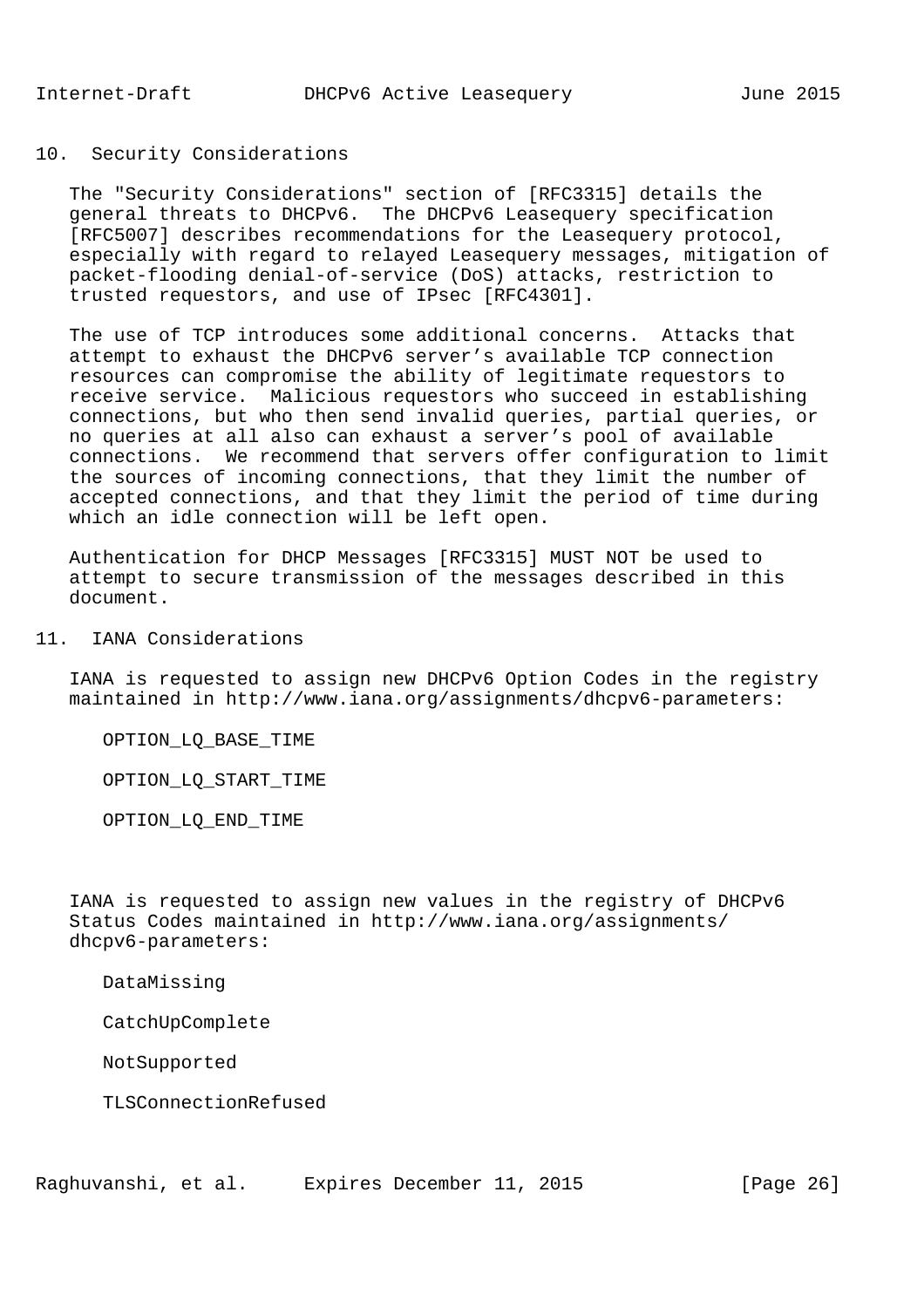IANA is requested to assign values for the following new DHCPv6 Message types in the registry maintained in http://www.iana.org/assignments/dhcpv6-parameters:

ACTIVELEASEQUERY

STARTTLS

12. Acknowledgements

 Some of the concept and content, present in this document, are based on DHCPv4 Active Leasequery which was originally proposed by Kim Kinnear, Bernie Volz, Mark Stapp and Neil Russell.

- 13. Modification History
- 14. References
- 14.1. Normative References
	- [RFC2119] Bradner, S., "Key words for use in RFCs to Indicate Requirement Levels", BCP 14, RFC 2119, March 1997.
	- [RFC3315] Droms, R., Bound, J., Volz, B., Lemon, T., Perkins, C., and M. Carney, "Dynamic Host Configuration Protocol for IPv6 (DHCPv6)", RFC 3315, July 2003.
	- [RFC3633] Troan, O. and R. Droms, "IPv6 Prefix Options for Dynamic Host Configuration Protocol (DHCP) version 6", RFC 3633, December 2003.
	- [RFC5007] Brzozowski, J., Kinnear, K., Volz, B., and S. Zeng, "DHCPv6 Leasequery", RFC 5007, September 2007.
	- [RFC5246] Dierks, T. and E. Rescorla, "The Transport Layer Security (TLS) Protocol Version 1.2", RFC 5246, August 2008.
	- [RFC5460] Stapp, M., "DHCPv6 Bulk Leasequery", RFC 5460, February 2009.
- 14.2. Informative References
	- [RFC4301] Kent, S. and K. Seo, "Security Architecture for the Internet Protocol", RFC 4301, December 2005.

Raghuvanshi, et al. Expires December 11, 2015 [Page 27]